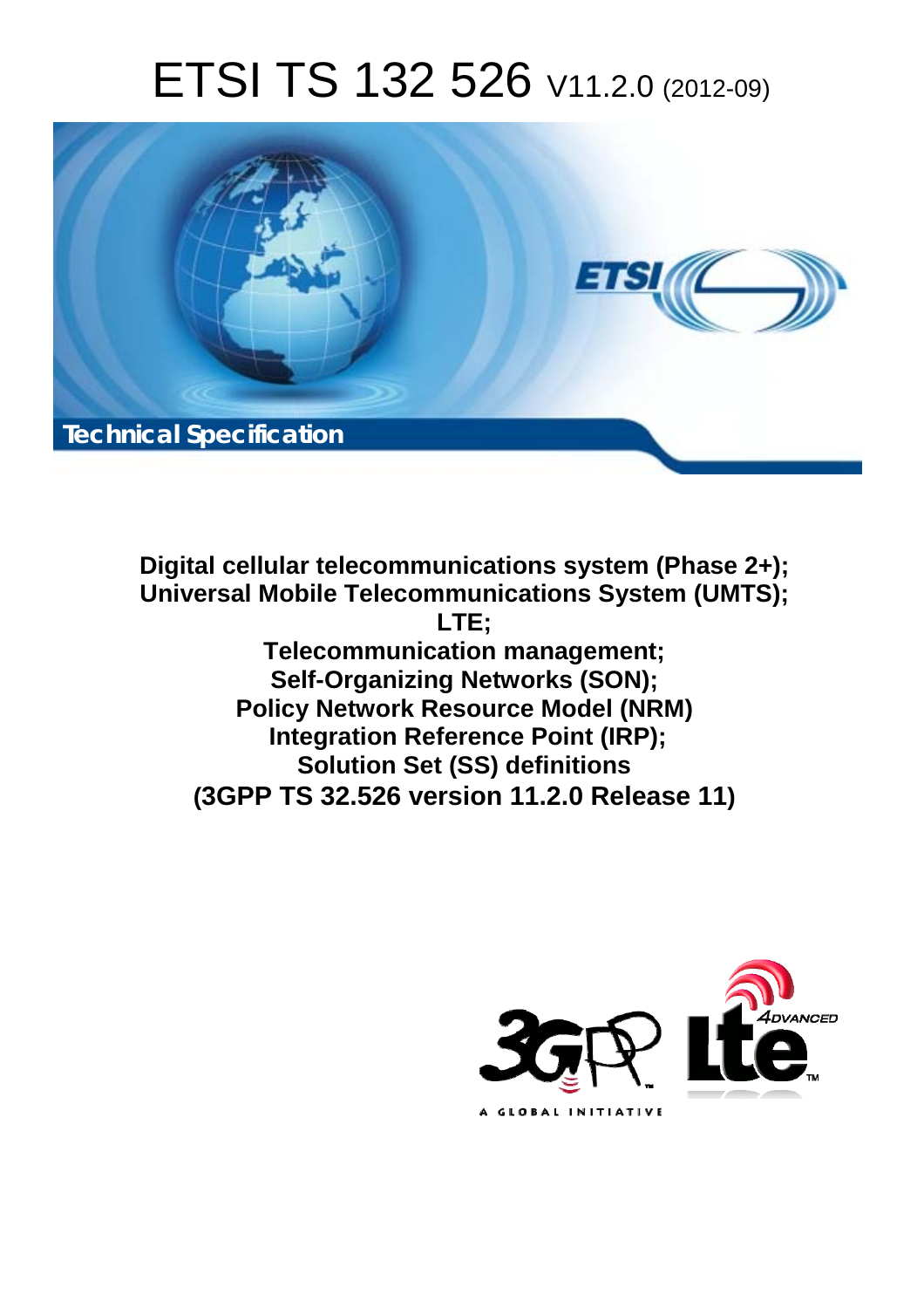Reference RTS/TSGS-0532526vb20

> Keywords GSM,LTE,UMTS

#### *ETSI*

#### 650 Route des Lucioles F-06921 Sophia Antipolis Cedex - FRANCE

Tel.: +33 4 92 94 42 00 Fax: +33 4 93 65 47 16

Siret N° 348 623 562 00017 - NAF 742 C Association à but non lucratif enregistrée à la Sous-Préfecture de Grasse (06) N° 7803/88

#### *Important notice*

Individual copies of the present document can be downloaded from: [http://www.etsi.org](http://www.etsi.org/)

The present document may be made available in more than one electronic version or in print. In any case of existing or perceived difference in contents between such versions, the reference version is the Portable Document Format (PDF). In case of dispute, the reference shall be the printing on ETSI printers of the PDF version kept on a specific network drive within ETSI Secretariat.

Users of the present document should be aware that the document may be subject to revision or change of status. Information on the current status of this and other ETSI documents is available at <http://portal.etsi.org/tb/status/status.asp>

If you find errors in the present document, please send your comment to one of the following services: [http://portal.etsi.org/chaircor/ETSI\\_support.asp](http://portal.etsi.org/chaircor/ETSI_support.asp)

#### *Copyright Notification*

No part may be reproduced except as authorized by written permission. The copyright and the foregoing restriction extend to reproduction in all media.

> © European Telecommunications Standards Institute 2012. All rights reserved.

DECT<sup>™</sup>, PLUGTESTS<sup>™</sup>, UMTS<sup>™</sup> and the ETSI logo are Trade Marks of ETSI registered for the benefit of its Members. **3GPP**TM and **LTE**™ are Trade Marks of ETSI registered for the benefit of its Members and of the 3GPP Organizational Partners.

**GSM**® and the GSM logo are Trade Marks registered and owned by the GSM Association.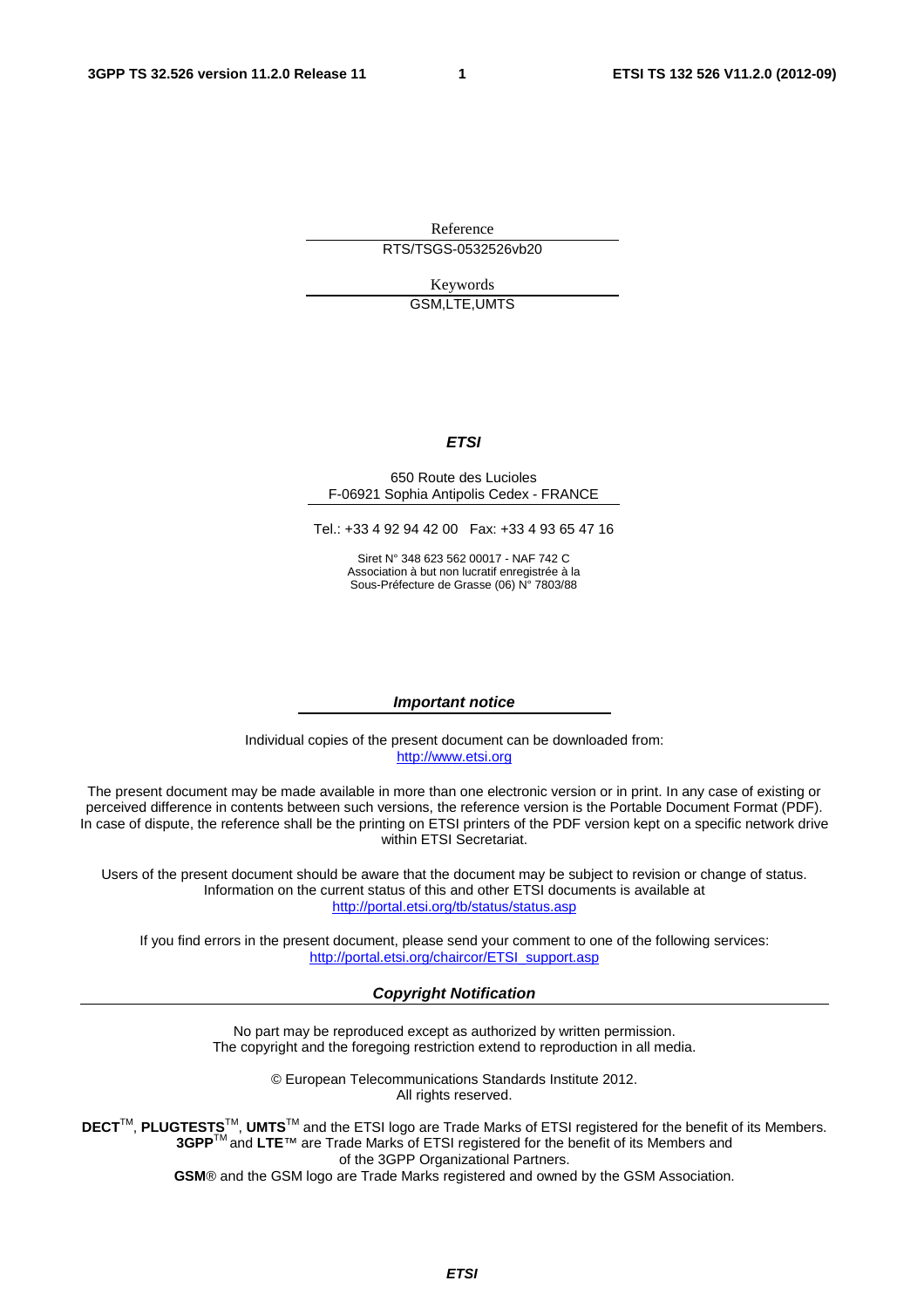### Intellectual Property Rights

IPRs essential or potentially essential to the present document may have been declared to ETSI. The information pertaining to these essential IPRs, if any, is publicly available for **ETSI members and non-members**, and can be found in ETSI SR 000 314: *"Intellectual Property Rights (IPRs); Essential, or potentially Essential, IPRs notified to ETSI in respect of ETSI standards"*, which is available from the ETSI Secretariat. Latest updates are available on the ETSI Web server [\(http://ipr.etsi.org](http://webapp.etsi.org/IPR/home.asp)).

Pursuant to the ETSI IPR Policy, no investigation, including IPR searches, has been carried out by ETSI. No guarantee can be given as to the existence of other IPRs not referenced in ETSI SR 000 314 (or the updates on the ETSI Web server) which are, or may be, or may become, essential to the present document.

### Foreword

This Technical Specification (TS) has been produced by ETSI 3rd Generation Partnership Project (3GPP).

The present document may refer to technical specifications or reports using their 3GPP identities, UMTS identities or GSM identities. These should be interpreted as being references to the corresponding ETSI deliverables.

The cross reference between GSM, UMTS, 3GPP and ETSI identities can be found under [http://webapp.etsi.org/key/queryform.asp.](http://webapp.etsi.org/key/queryform.asp)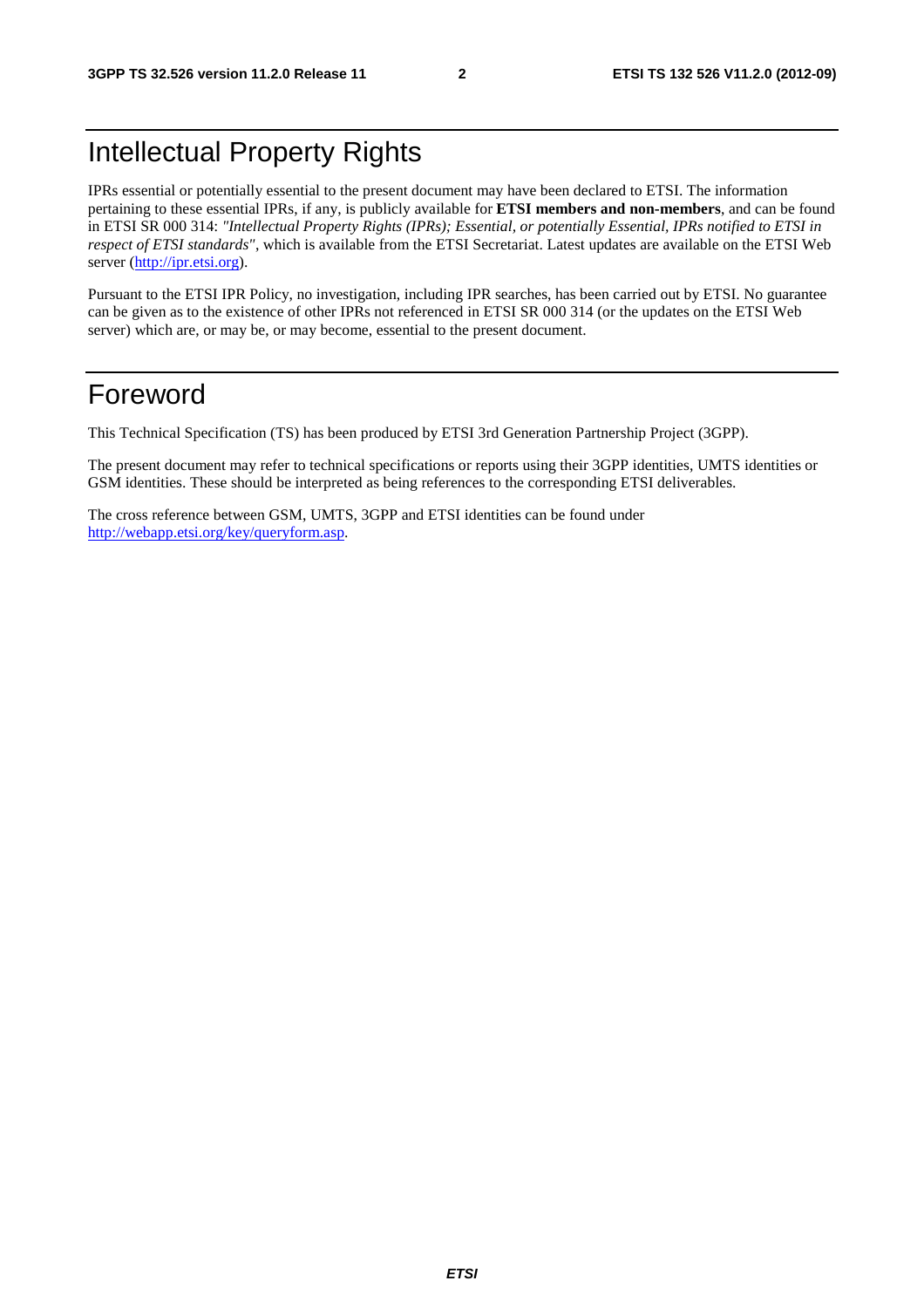$\mathbf{3}$ 

# Contents

| 1                                                                 |  |
|-------------------------------------------------------------------|--|
| 2                                                                 |  |
| 3<br>3.1<br>3.2                                                   |  |
| $\overline{4}$                                                    |  |
| <b>Annex A (normative):</b>                                       |  |
| A.1<br>A.1.1                                                      |  |
| A.2<br>A.2.1<br>A.2.2<br>A.2.2.1<br>A.2.2.4<br>A.2.2.5<br>A.2.2.6 |  |
| A.3<br>A.3.1<br>A.3.2                                             |  |
| <b>Annex B</b> (normative):                                       |  |
| B.1<br>B.1.1                                                      |  |
| B.2<br><b>B.2.1</b><br><b>B.2.2</b>                               |  |
| B.3<br><b>B.3.1</b><br><b>B.3.2</b>                               |  |
| <b>Annex C</b> (informative):                                     |  |
|                                                                   |  |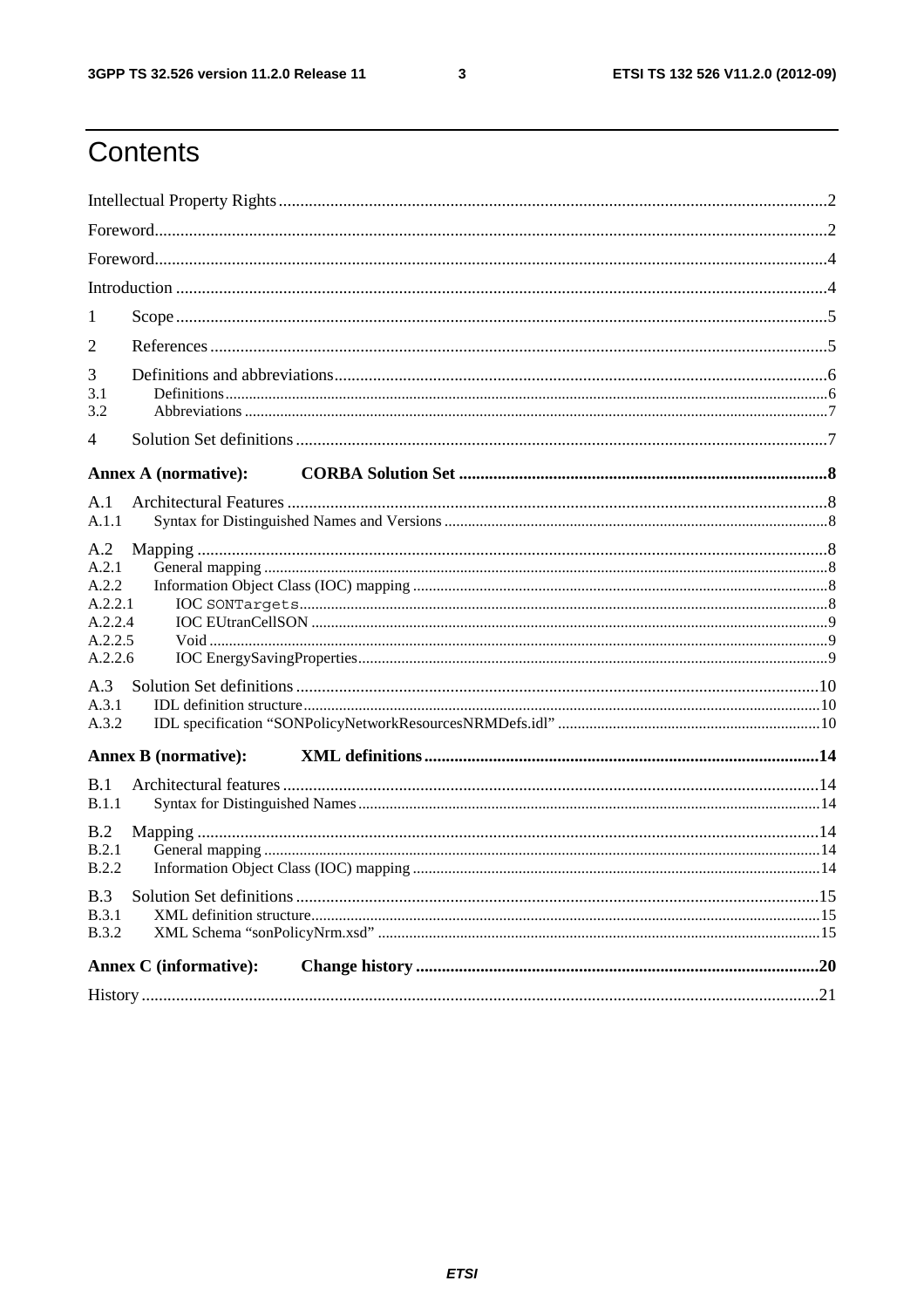### Foreword

This Technical Specification has been produced by the 3<sup>rd</sup> Generation Partnership Project (3GPP).

The contents of the present document are subject to continuing work within the TSG and may change following formal TSG approval. Should the TSG modify the contents of the present document, it will be re-released by the TSG with an identifying change of release date and an increase in version number as follows:

Version x.y.z

where:

- x the first digit:
	- 1 presented to TSG for information;
	- 2 presented to TSG for approval;
	- 3 or greater indicates TSG approved document under change control.
- y the second digit is incremented for all changes of substance, i.e. technical enhancements, corrections, updates, etc.
- z the third digit is incremented when editorial only changes have been incorporated in the document.

### Introduction

The present document is part of a TS-family covering the 3<sup>rd</sup> Generation Partnership Project: Technical Specification Group Services and System Aspects; Telecommunication management; as identified below:

| 32.521: | Self-Organizing Networks (SON) Policy Network Resource Model (NRM) Integration Reference<br>Point (IRP): Requirements             |
|---------|-----------------------------------------------------------------------------------------------------------------------------------|
| 32.522: | Self-Organizing Networks (SON) Policy Network Resource Model (NRM) Integration Reference<br>Point (IRP): Information Service (IS) |
|         |                                                                                                                                   |

**32.526: Self-Organizing Networks (SON) Policy Network Resource Model (NRM) Integration Reference Point (IRP): Solution Set (SS) definitions**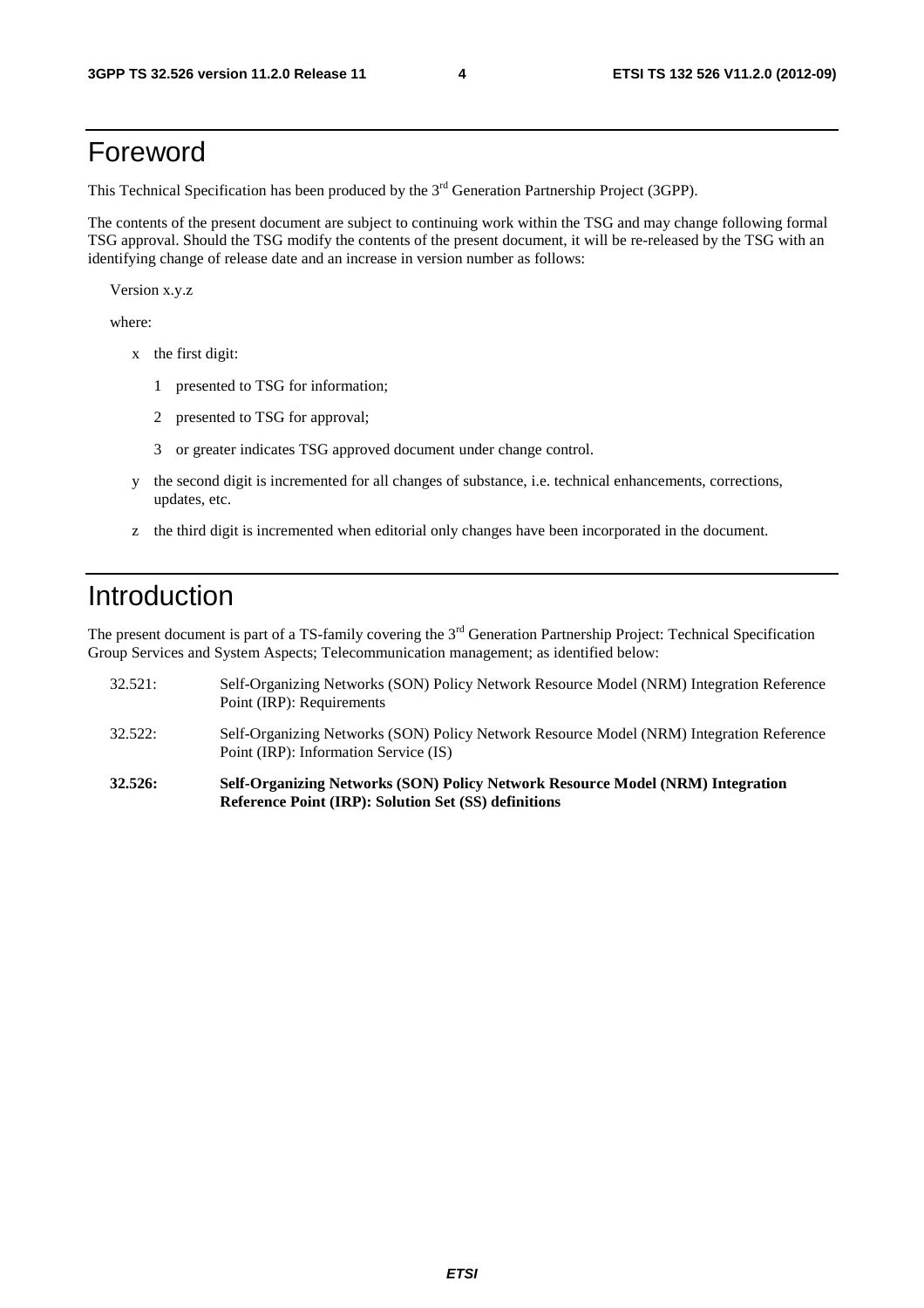### 1 Scope

The present document specifies the Solution Set definitions for the IRP whose semantics is specified in 3GPP TS 32.522 [4] SON Policy Network Resource Model IRP: Information Service (IS).

This Solution Set definitions specification is related to 3GPP TS 32.522 V11.2.X [4].

### 2 References

The following documents contain provisions which, through reference in this text, constitute provisions of the present document.

- References are either specific (identified by date of publication, edition number, version number, etc.) or non-specific.
- For a specific reference, subsequent revisions do not apply.
- For a non-specific reference, the latest version applies. In the case of a reference to a 3GPP document (including a GSM document), a non-specific reference implicitly refers to the latest version of that document *in the same Release as the present document*.
- [1] 3GPP TR 21.905: "Vocabulary for 3GPP Specifications".
- [2] 3GPP TS 32.101: "Telecommunication management; Principles and high level requirements".
- [3] 3GPP TS 32.102: "Telecommunication management; Architecture".
- [4] 3GPP TS 32.522: "Telecommunication management; Self-Organizing Networks (SON) Policy Network Resource Model (NRM) Integration Reference Point (IRP): Information Service (IS)".
- [5] 3GPP TS 32.616: "Telecommunication management; Configuration Management (CM); Bulk CM Integration Reference Point (IRP); Solution Set (SS) definitions".
- [6] 3GPP TS 32.606: "Telecommunication management; Configuration Management (CM); Basic CM Integration Reference Point (IRP); Solution Set (SS) definitions".
- [7] W3C REC-xml-20001006: "Extensible Markup Language (XML) 1.0 (Second Edition)".
- [8] W3C REC-xmlschema-0-20010502: "XML Schema Part 0: Primer".
- [9] W3C REC-xmlschema-1-20010502: "XML Schema Part 1: Structures".
- [10] W3C REC-xmlschema-2-20010502: "XML Schema Part 2: Datatypes".
- [11] W3C REC-xml-names-19990114: "Namespaces in XML".
- [12] 3GPP TS 32.300: "Telecommunication management; Configuration Management (CM); Name convention for Managed Objects".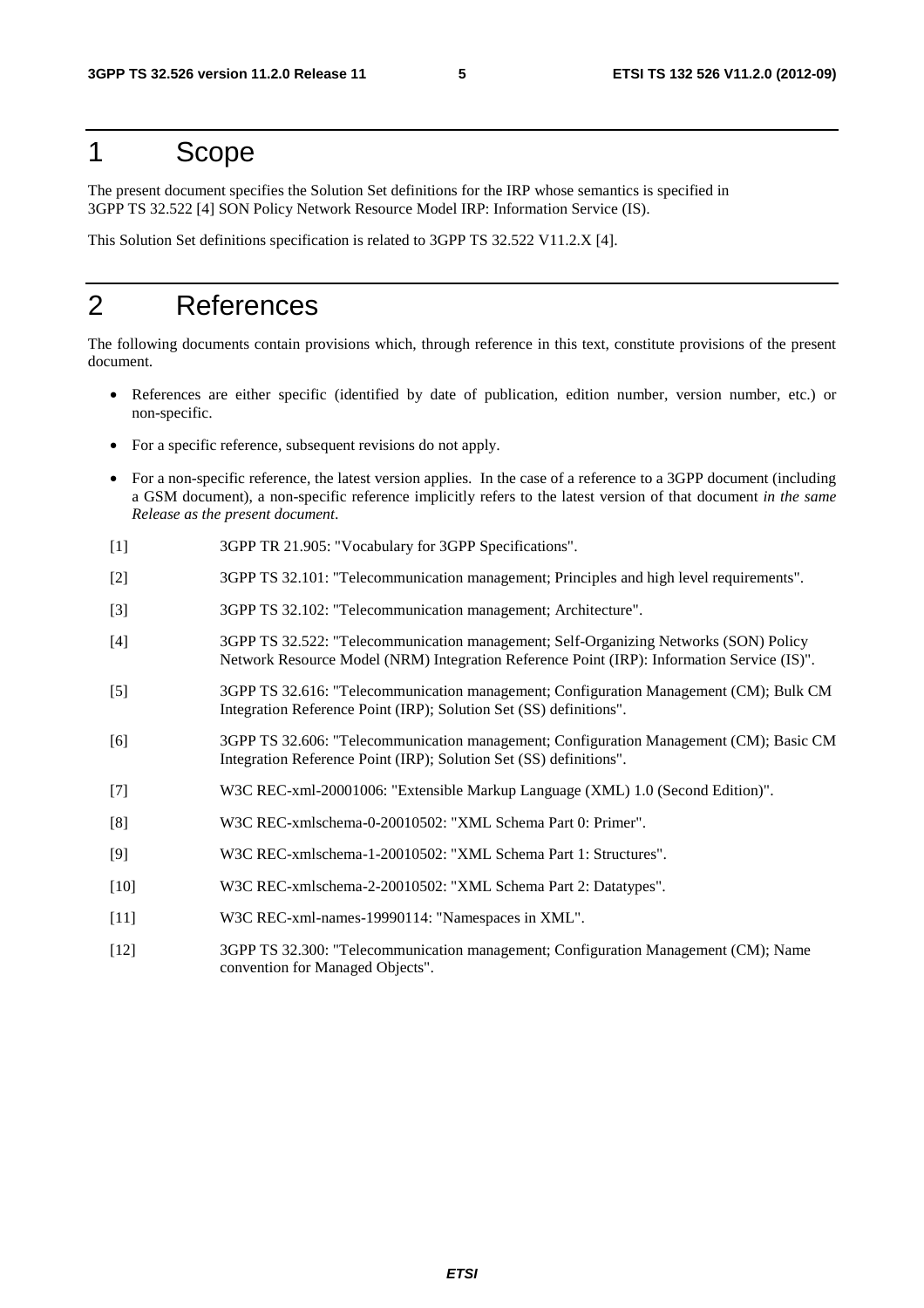### 3 Definitions and abbreviations

#### 3.1 Definitions

For the purposes of the present document, the terms and definitions given in 3GPP TS 32.101 [2], 3GPP TS 32.102 [3] and TR 21.905 [1] and the following apply. A term defined in the present document takes precedence over the definition of the same term, if any, in 3GPP TS 32.522 [4], 3GPP TS 32.101 [2], 3GPP TS 32.102 [3] and TR 21.905 [1], in that order.

**XML file:** file containing an XML document

**XML document:** composed of the succession of an optional XML declaration followed by a root XML element

NOTE 1: See [7]; in the scope of the present document.

**XML declaration:** it specifies the version of XML being used

NOTE 2: See [7].

**XML element:** has a type, is identified by a name, may have a set of XML attribute specifications and is either composed of the succession of an XML start-tag followed by the XML content of the XML element followed by an XML end-tag, or composed simply of an XML empty-element tag; each XML element may contain other XML elements

NOTE 3: See [7].

**empty XML element:** having an empty XML content; an empty XML element still possibly has a set of XML attribute specifications; an empty XML element is either composed of the succession of an XML start-tag directly followed by an XML end-tag, or composed simply of an XML empty-element tag

NOTE 4: See [7].

**XML content (of an XML element):** empty if the XML element is simply composed of an XML empty-element tag; otherwise the part, possibly empty, of the XML element between its XML start-tag and its XML end-tag

**XML start-tag:** the beginning of a non-empty XML element is marked by an XML start-tag containing the name and the set of XML attribute specifications of the XML element

NOTE 5: See [7].

**XML end-tag:** the end of a non-empty XML element is marked by an XML end-tag containing the name of the XML element

NOTE 6: See [7].

**XML empty-element tag:** composed simply of an empty-element tag containing the name and the set of XML attribute specifications of the XML element

NOTE 7: See [7].

**XML attribute specification:** has a name and a value

NOTE 8: See [7].

**DTD:** defines structure and content constraints to be respected by an XML document to be valid with regard to this DTD

NOTE 9: See [7].

**XML schema:** more powerful than a DTD, an XML schema defines structure and content constraints to be respected by an XML document to conform with this XML schema; through the use of XML namespaces several XML schemas can be used together by a single XML document; an XML schema is itself also an XML document that shall conform with the XML schema for XML schemas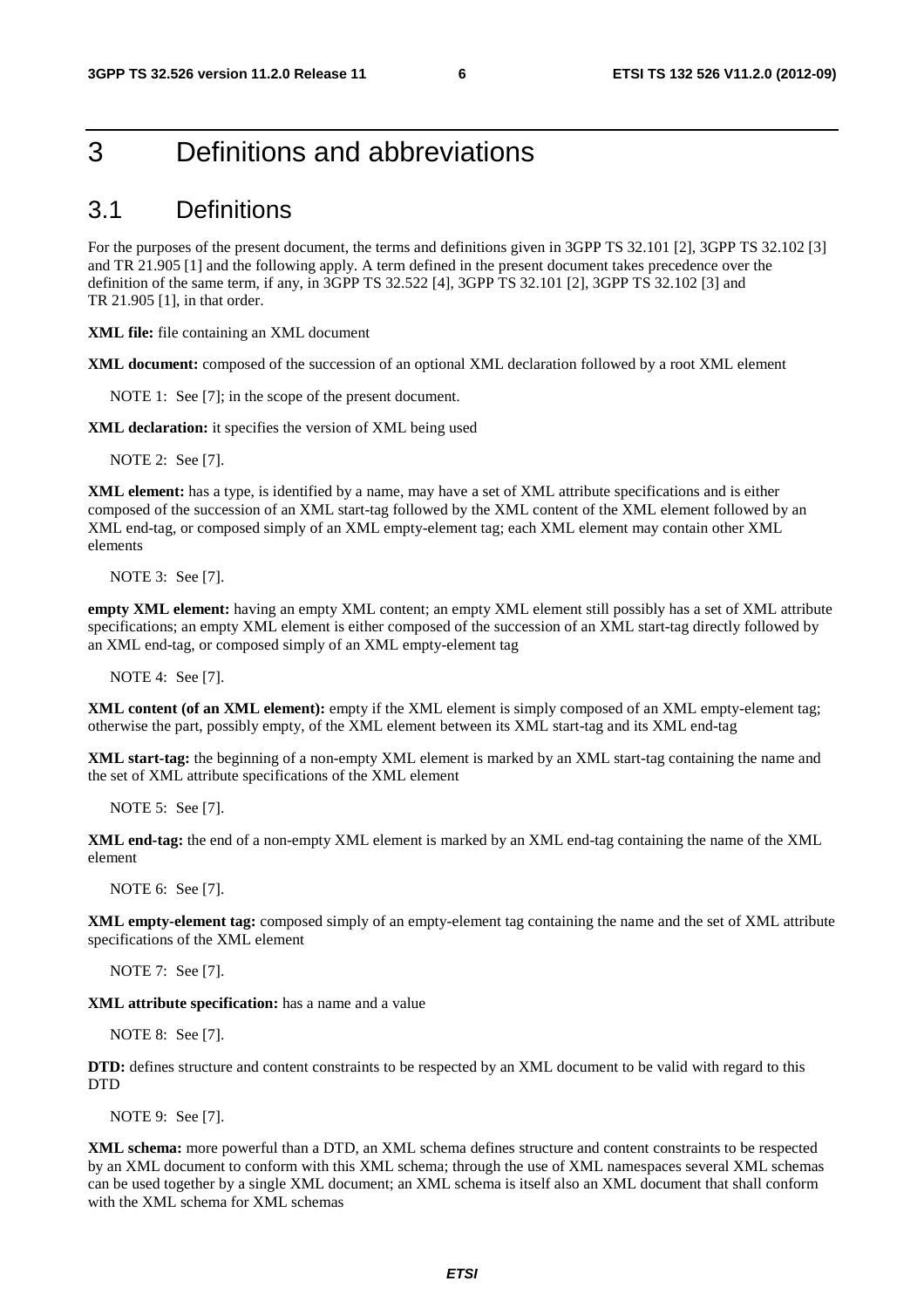NOTE 10: See [8], [9] and [10].

**XML namespace:** enables qualifying element and attribute names used in XML documents by associating them with namespaces identified by different XML schemas

NOTE 11: See [11], in the scope of the present document.

**XML complex type:** defined in an XML schema; cannot be directly used in an XML document; can be the concrete type or the derivation base type for an XML element type or for another XML complex type; ultimately defines constraints for an XML element on its XML attribute specifications and/or its XML content

NOTE 12: See [8], [9] and [10].

**XML element type:** declared by an XML schema; can be directly used in an XML document; as the concrete type of an XML element, directly or indirectly defines constraints on its XML attribute specifications and/or its XML content; can also be the concrete type or the derivation base type for another XML element type

NOTE 13: See [8], [9] and [10].

#### 3.2 Abbreviations

For the purposes of the present document, the abbreviations given in TR 21.905 [1], 3GPP TS 32.522 [4] and the following apply. An abbreviation defined in the present document takes precedence over the definition of the same abbreviation, if any, in 3GPP TS 32.522 [4], 3GPP TS 32.101 [2], 3GPP TS 32.102 [3] and TR 21.905 [1], in that order.

| CM           | <b>Configuration Management</b>           |
|--------------|-------------------------------------------|
| <b>CORBA</b> | Common Object Request Broker Architecture |
| <b>DTD</b>   | Document Type Definition                  |
| eNodeB       | evolved NodeB                             |
| <b>IDL</b>   | Interface Definition Language (OMG)       |
| <b>TOC</b>   | <b>Information Object Class</b>           |
| <b>IRP</b>   | <b>Integration Reference Point</b>        |
| <b>IS</b>    | <b>Information Service</b>                |
| <b>MO</b>    | <b>Managed Object</b>                     |
| <b>MOC</b>   | <b>Managed Object Class</b>               |
| <b>NRM</b>   | Network Resource Model                    |
| OMG          | <b>Object Management Group</b>            |
| SS           | <b>Solution Set</b>                       |
| <b>XML</b>   | eXtensible Markup Language                |
|              |                                           |

### 4 Solution Set definitions

This specification defines the following 3GPP SON Policy NRM IRP Solution Set definitions:

- 3GPP SON Policy NRM IRP CORBA SS (see Annex A)
- 3GPP SON Policy NRM IRP XML definitions (see Annex B)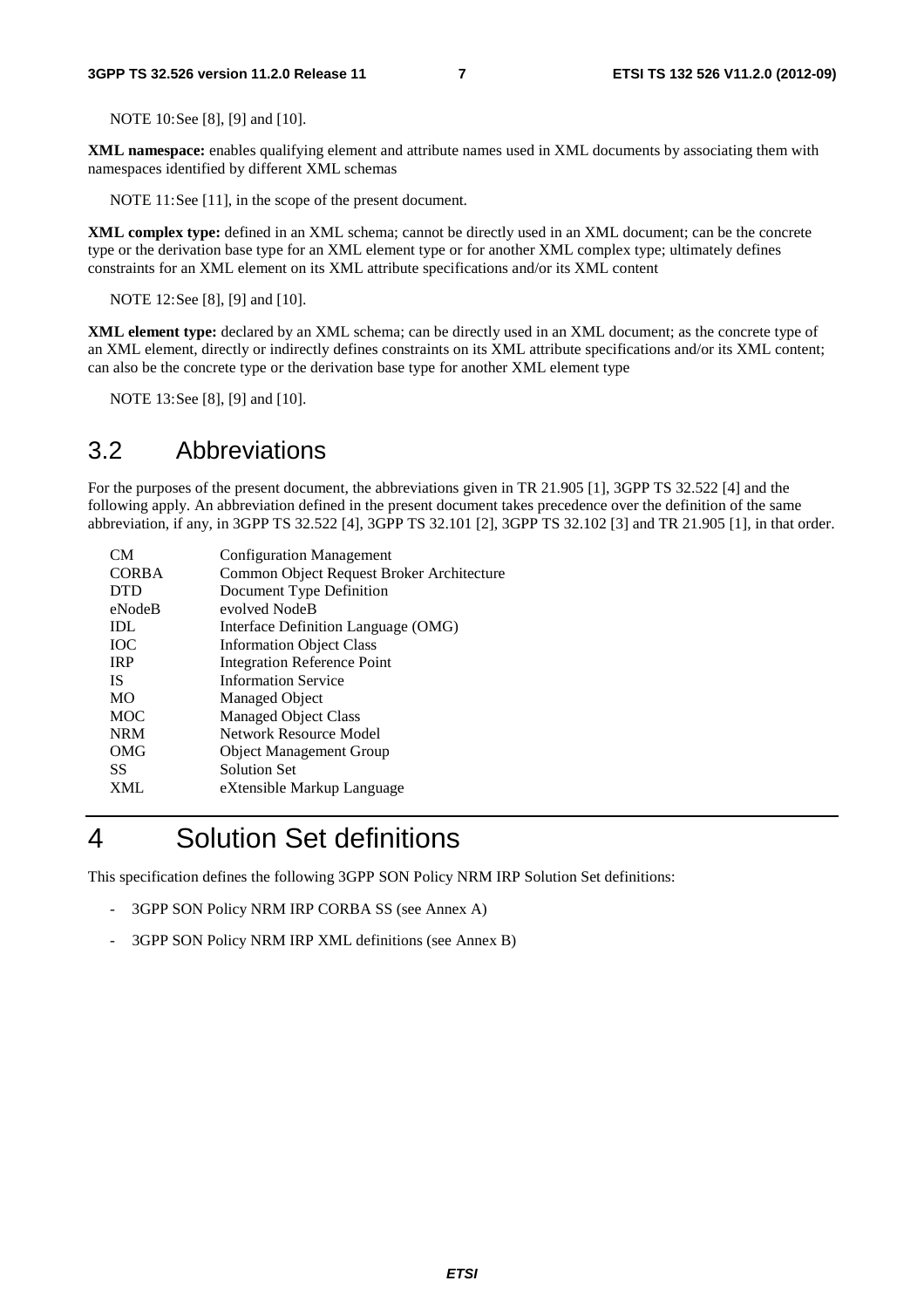### Annex A (normative): CORBA Solution Set

This annex contains the CORBA Solution Set for the IRP whose semantics is specified in SON Policy NRM IRP: Information Service (3GPP TS 32.522 [4]).

### A.1 Architectural Features

The overall architectural feature of CS IRP is specified in 3GPP TS 32.522 [4].

This clause specifies features that are specific to the CORBA SS.

### A.1.1 Syntax for Distinguished Names and Versions

The syntax of a Distinguished Name is defined in 3GPP TS 32.300 [12].

### A.2 Mapping

### A.2.1 General mapping

Attributes modelling associations as defined in the NRM (here also called "reference attributes") are in this SS mapped to attributes. The names of the reference attributes in the NRM are mapped to the corresponding attribute names in the MOC. When the cardinality for an association is 0..1 or 1..1 the datatype for the reference attribute is defined as an MOReference. The value of an MO reference contains the distinguished name of the associated MO. When the cardinality for an association allows more than one referred MO, the reference attribute will be of type MOReferenceSet, which contains a sequence of MO references.

### A.2.2 Information Object Class (IOC) mapping

#### A.2.2.1 IOC SONTargets

| Attribute of IOC SONTargets in<br>3GPP TS 32.522 [4]        | <b>SS Attribute</b>                                         | <b>SS Type</b>                                                          | Support<br>Qualifier | Read<br>Qualifie |  |  |
|-------------------------------------------------------------|-------------------------------------------------------------|-------------------------------------------------------------------------|----------------------|------------------|--|--|
| hoFailureRate                                               | hoFailureRate                                               | GenericSONPolicyNRMAttributeTypes::<br>HooTarget                        | $O^*$                | м                |  |  |
| rrcConnection<br>EstablishmentFailure<br>RateCharacteristic | rrcConnection<br>EstablishmentFailure<br>RateCharacteristic | GenericSONPolicyNRMAttributeTypes:<br>CacTargetLink                     | $O^*$                | M                |  |  |
| rrcConnection<br>AbnormalReleaseRate<br>Characteristic      | rrcConnection<br>AbnormalReleaseRate<br>Characteristic      | GenericSONPolicyNRMAttributeTypes:<br>CacTargetLink                     | $O^*$                | M                |  |  |
| eRabSetupFailure<br>RateCharacteristic                      | eRabSetupFailure<br>RateCharacteristic                      | GenericSONPolicyNRMAttributeTypes:<br>CacTargetLink                     | $O^*$                | M                |  |  |
| eRabAbnormalRelease<br>RateCharacteristic                   | eRabAbnormalRelease<br>RateCharacteristic                   | GenericSONPolicyNRMAttributeTypes:<br>CacTargetLink                     | $O^*$                | M                |  |  |
| rachOptAccessProbability                                    | rachOptAccessProbability                                    | GenericSONPolicyNRMAttributeTypes:<br>AccessProbabilityROTargetSet      | $CM**$               | M                |  |  |
| rachOptAccessDelayProbability                               | rachOptAccessDelayProbability                               | GenericSONPolicyNRMAttributeTypes:<br>AccessDelayProbabilityROTargetSet | $CM**$               | M                |  |  |
| NOTE 1: At least one of the attributes shall be supported.  |                                                             |                                                                         |                      |                  |  |  |
| **) NOTE 2: Only one of these attributes shall be present.  |                                                             |                                                                         |                      |                  |  |  |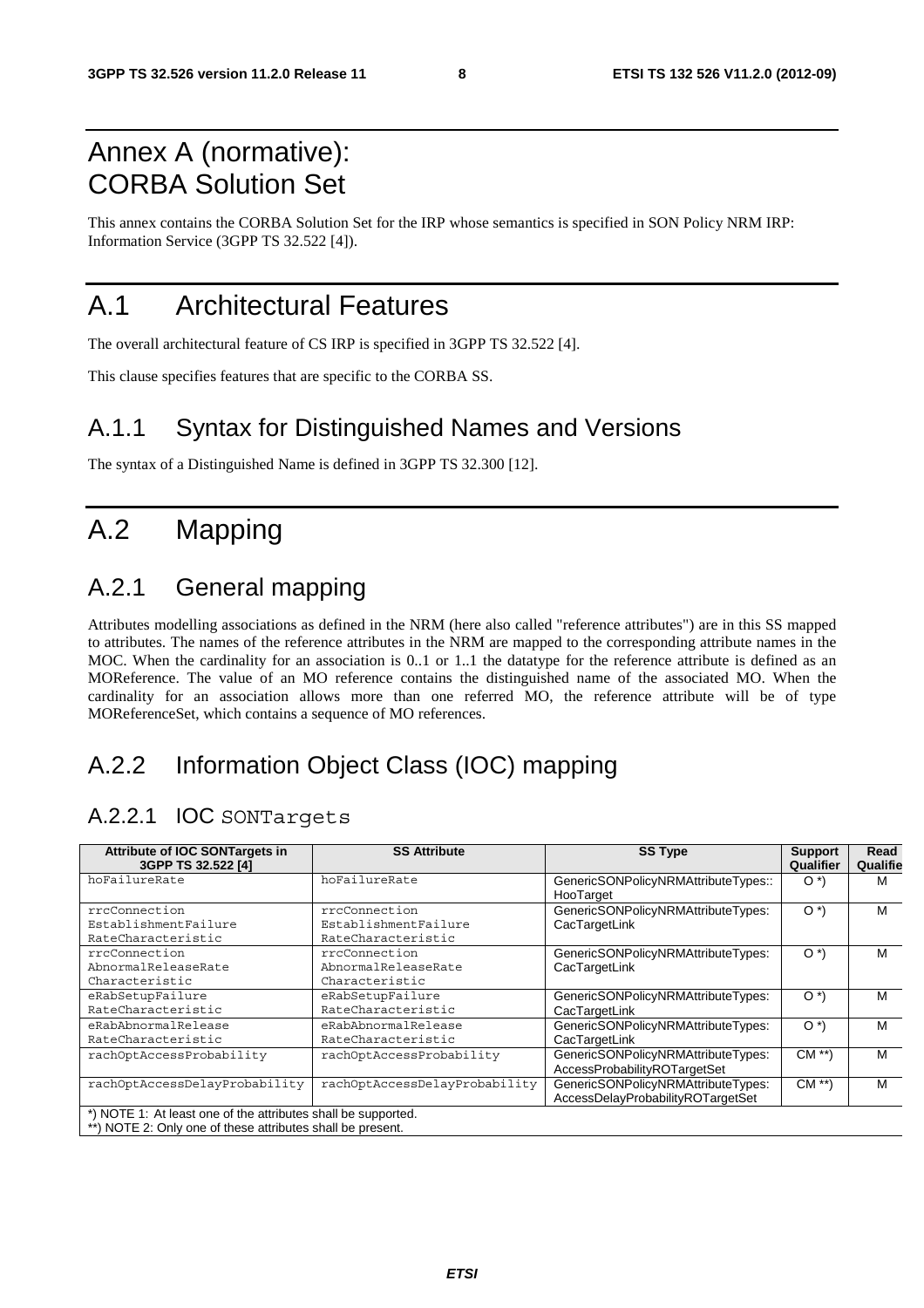#### A.2.2.2 IOC SONControl

| Attribute of IOC SONTargets in 3GPP TS 32.522                                        | SS               | SS      | Support   | Read      | Write     |
|--------------------------------------------------------------------------------------|------------------|---------|-----------|-----------|-----------|
| [4]                                                                                  | <b>Attribute</b> | Type    | Qualifier | Qualifier | Qualifier |
| hooSwitch                                                                            | hooSwitch        | boolean | CМ        | М         | M         |
| lboSwitch                                                                            | lboSwitch        | boolean | CМ        | м         | м         |
| cocSwitch                                                                            | cocSwitch        | boolean | СM        | м         | M         |
| esSwitch                                                                             | esSwitch         | boolean | СM        | м         | M         |
| roSwitch                                                                             | roSwitch         | boolean | СM        | м         | M         |
| NOTE:<br>For all conditional qualifiers, see attribute constraints in TS 32.522 [4]. |                  |         |           |           |           |

#### A.2.2.3 IOC ESPolicies

| Attribute of IOC SONTargets in<br>3GPP TS 32.522 [4] | <b>SS Attribute</b>        | <b>SS Type</b>            | <b>Support</b><br>Qualifier | Read<br>Qualifier | Write<br>Qualifier |
|------------------------------------------------------|----------------------------|---------------------------|-----------------------------|-------------------|--------------------|
| esActivationOriginalCellLoad                         | esActivationOrigina        | CellLoadParameters        |                             | М                 | м                  |
| Parameters                                           | <b>lCellLoadParameters</b> |                           |                             |                   |                    |
| esActivationCandidateCellsLo                         | esActivationCandida        | CellLoadParameters        | ∩                           | M                 | М                  |
| adParameters                                         | teCellsLoadParamete        |                           |                             |                   |                    |
|                                                      | rs                         |                           |                             |                   |                    |
| esDeactivationCandidateCells                         | esDeactivationCandi        | CellLoadParameters        |                             | M                 | м                  |
| LoadParameters                                       | dateCellsLoadParame        |                           |                             |                   |                    |
|                                                      | ters                       |                           |                             |                   |                    |
| esNotAllowedTimePeriod                               | esNotAllowedTimePer        | <b>ESNotAllowedTimePe</b> | $\Omega$                    | М                 | м                  |
|                                                      | iod                        | riod                      |                             |                   |                    |

### A.2.2.4 IOC EUtranCellSON

| Attribute of IOC SONTargets in<br>3GPP TS 32.522 [4] | <b>SS Attribute</b>                   | <b>SS Type</b>                                                                           | <b>Support</b><br>Qualifier | Read<br>Qualifier | Write<br>Qualifier |
|------------------------------------------------------|---------------------------------------|------------------------------------------------------------------------------------------|-----------------------------|-------------------|--------------------|
| maximumDeviationHoTriqqer                            | maximumDeviationH<br>oTrigger         | GenericSONPolicyNR<br>MAttributeTypes::<br>MaximumDeviationHo<br>TriggerType             | CМ                          | М                 | м                  |
| minimumTimeBetweenHoTrigg<br>erChange                | minimumTimeBetwee<br>nHoTriggerChange | GenericSONPolicyNR<br>MAttributeTypes::<br>MinimumTimeBetwee<br>nHoTriggerChangeTy<br>рe | CМ                          | М                 | м                  |

### A.2.2.5 Void

### A.2.2.6 IOC EnergySavingProperties

| <b>Attribute of IOC</b><br><b>EnergySavingProperties in</b><br>3GPP TS 32.522 [4] | <b>SS Attribute</b>           | <b>SS Type</b>                                                             | <b>Support</b><br>Qualifier | Read<br>Qualifier | Write<br>Qualifier |
|-----------------------------------------------------------------------------------|-------------------------------|----------------------------------------------------------------------------|-----------------------------|-------------------|--------------------|
| energySavingState                                                                 | energySavingState             | GenericSONPolicyNR<br>MAttributeTypes::Ener<br>gySavingStateEnumT<br>vpe   | M                           | M                 |                    |
| energySavingControl                                                               | energySavingContr<br>$\Omega$ | GenericSONPolicyNR<br>MAttributeTypes::Ener<br>gySavingControlEnum<br>Type | <b>CM</b>                   | М                 | М                  |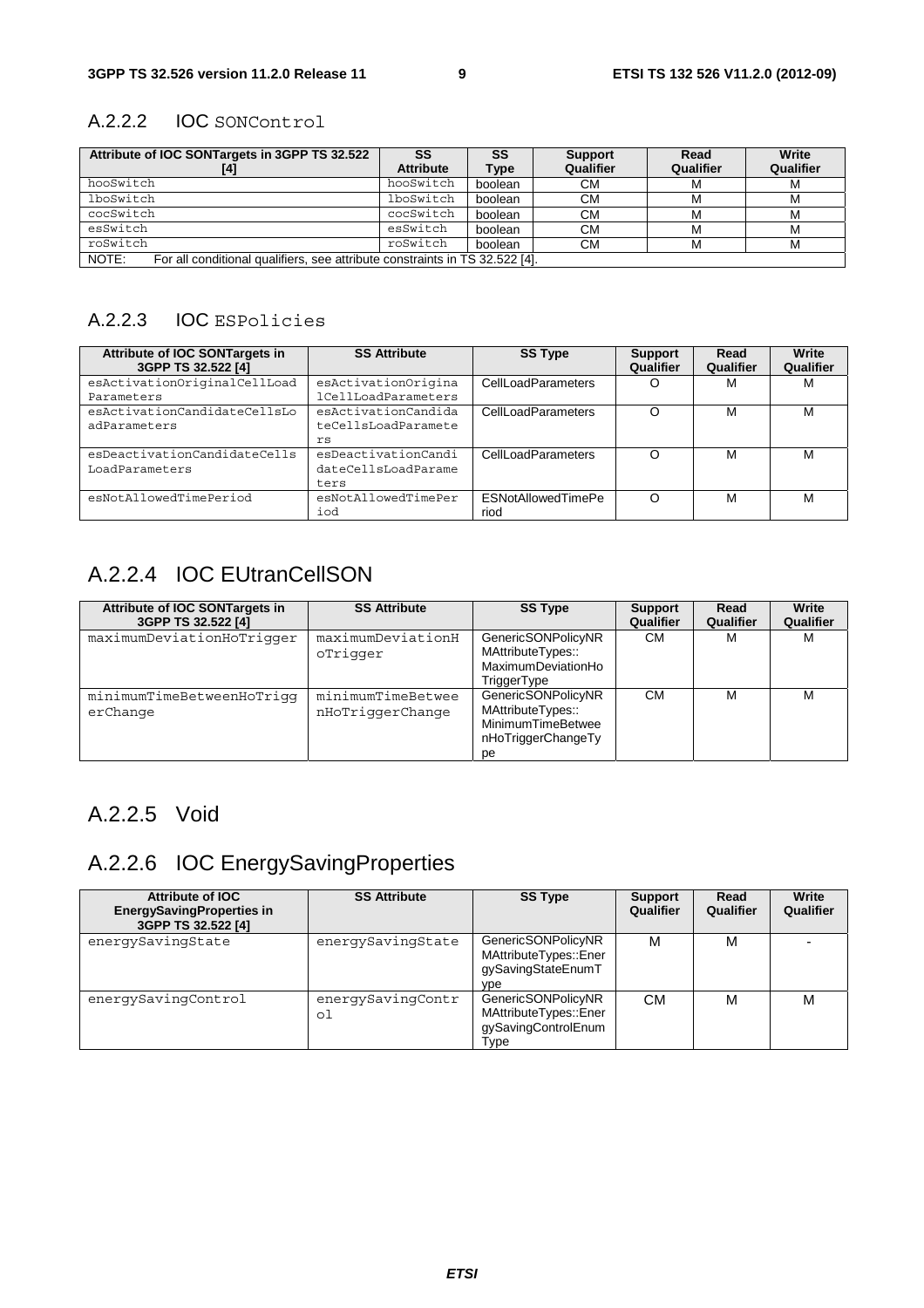### A.3 Solution Set definitions

#### A.3.1 IDL definition structure

Clause A.3.2 defines the constants and types used by the SON Policy NRM IRP.

### A.3.2 IDL specification "SONPolicyNetworkResourcesNRMDefs.idl"

```
//File:SONPolicyNetworkResourcesNRMDefs.idl 
#ifndef _SONPOLICYNETWORKRESOURCESNRMDEFS_IDL_ 
#define _SONPOLICYNETWORKRESOURCESNRMDEFS_IDL_ 
#include "GenericNetworkResourcesNRMDefs.idl" 
#include "TimeBase.idl" 
#pragma prefix "3gppsa5.org" 
/** 
 * This module defines constants for each MO class name and 
  * the attribute names for each defined MO class. 
  */ 
module SONPolicyNetworkResourcesNRMDefs 
{ 
 /* 
      * Definitions for MO class SONTargets 
      */ 
     interface SONTargets: GenericNetworkResourcesNRMDefs::Top 
     { 
         const string CLASS = "SONTargets"; 
         // Attribute Names 
         // 
         const string hoFailureRate = "hoFailureRate"; 
         const string rrcConnectionEstablishmentFailureRateCharacteristic = 
"rrcConnectionEstablishmentFailureRateCharacteristic"; 
        const string rrcConnectionAbnormalReleaseRateCharacteristic = 
"rrcConnectionAbnormalReleaseRateCharacteristic"; 
         const string eRabSetupFailureRateCharacteristic = "eRabSetupFailureRateCharacteristic"; 
         const string eRabAbnormalReleaseRateCharacteristic = 
"eRabAbnormalReleaseRateCharacteristic"; 
         const string rachOptAccessProbability = "rachOptAccessProbability"; 
         const string rachOptAccessDelayProbability = "rachOptAccessDelayProbability"; 
     }; 
     /* 
      * Definitions for MO class SONControl 
      */ 
     interface SONControl: GenericNetworkResourcesNRMDefs::Top 
    \left\{ \right. const string CLASS = "SONControl"; 
         // Attribute Names 
         // 
         const string hooSwitch = "hooSwitch"; 
         const string lboSwitch = "lboSwitch"; 
         const string cocSwitch = "cocSwitch"; 
         const string esSwitch = "esSwitch"; 
         const string roSwitch = "roSwitch"; 
     }; 
     /* 
      * Definitions for MO class ESPolicies 
      */ 
     interface ESPolicies: GenericNetworkResourcesNRMDefs::Top 
     { 
         const string CLASS = "ESPolicies"; 
         // Attribute Names 
         // 
         const string esActivationOriginalCellLoadParameters = 
"esActivationOriginalCellLoadParameters"; 
         const string esActivationCandidateCellsLoadParameters = 
"esActivationCandidateCellsLoadParameters"; 
         const string esDeactivationCandidateCellsLoadParameters = 
"esDeactivationCandidateCellsLoadParameters";
```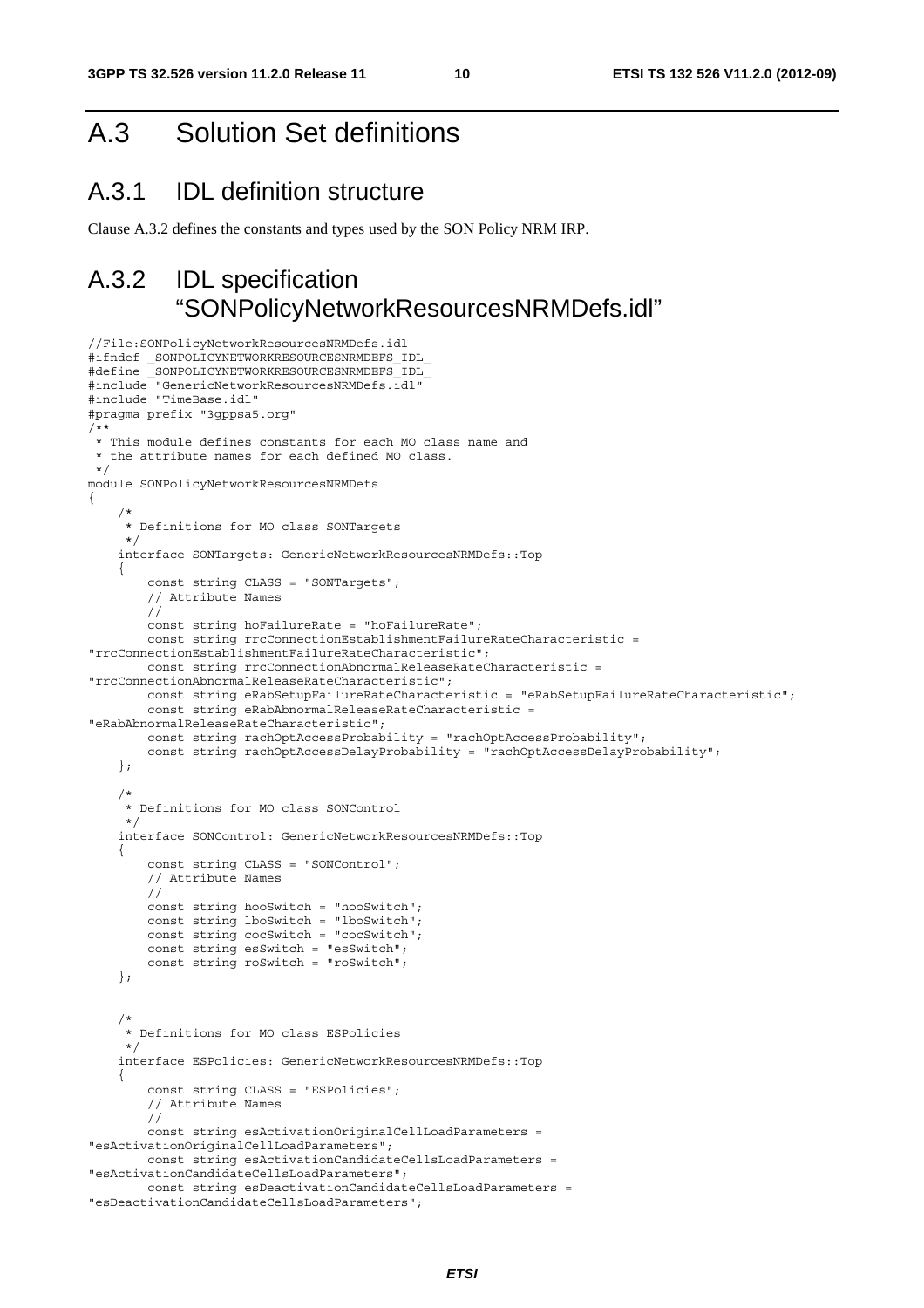const string esNotAllowedTimePeriod = "esNotAllowedTimePeriod"; };

```
/* 
      * Definitions for MO class EUtranCellSON 
      */ 
     interface EUtranCellSON: GenericNetworkResourcesNRMDefs::Top 
     { 
         const string CLASS = "EUtranCellSON"; 
         // Attribute Names 
         // 
         const string maximumDeviationHoTrigger = "maximumDeviationHoTrigger"; 
         const string minimumTimeBetweenHoTriggerChange = "minimumTimeBetweenHoTriggerChange"; 
     }; 
     /* 
      * Definitions for MO class EnergySavingProperties 
      */ 
     interface EnergySavingProperties: GenericNetworkResourcesNRMDefs::Top 
     { 
         const string CLASS = "EnergySavingProperties"; 
         // Attribute Names 
         // 
         const string energySavingState= "energySavingState"; 
         const string energySavingControl= "energySavingControl"; 
     }; 
}; 
module GenericSONPolicyNRMAttributeTypes 
{ 
 /* 
      * Composite Availble Capacity (CAC)target type related to RRC/eRAB setup 
      */ 
     struct CacTarget 
     { 
         unsigned short lower_end_of_cac_range; 
        unsigned short upper end of cac range;
        unsigned short target value;
        unsigned short target_weight;
    }; 
     typedef sequence<CacTarget> CacTargetList; 
     struct CacTargetLink 
     { 
        CacTargetList uplink cac target;
        CacTargetList downlink cac target;
     }; 
     /* 
      * HOO target type 
      */ 
     struct HooTarget 
     { 
        unsigned short target value;
        unsigned short target priority;
     }; 
     typedef sequence<HooTarget> HooTargetList; 
     /* 
      * Cell load parameters type related to energy saving 
      */ 
     struct CellLoadParameters 
     { 
        unsigned short load threshold;
         unsigned short time_duration; 
     }; 
    /* 
  typedef TimeBase::UtcT UTCTime; 
  struct PeriodOfDay 
    { 
      UTCTime start time;
      UTCTime end time:
   };
```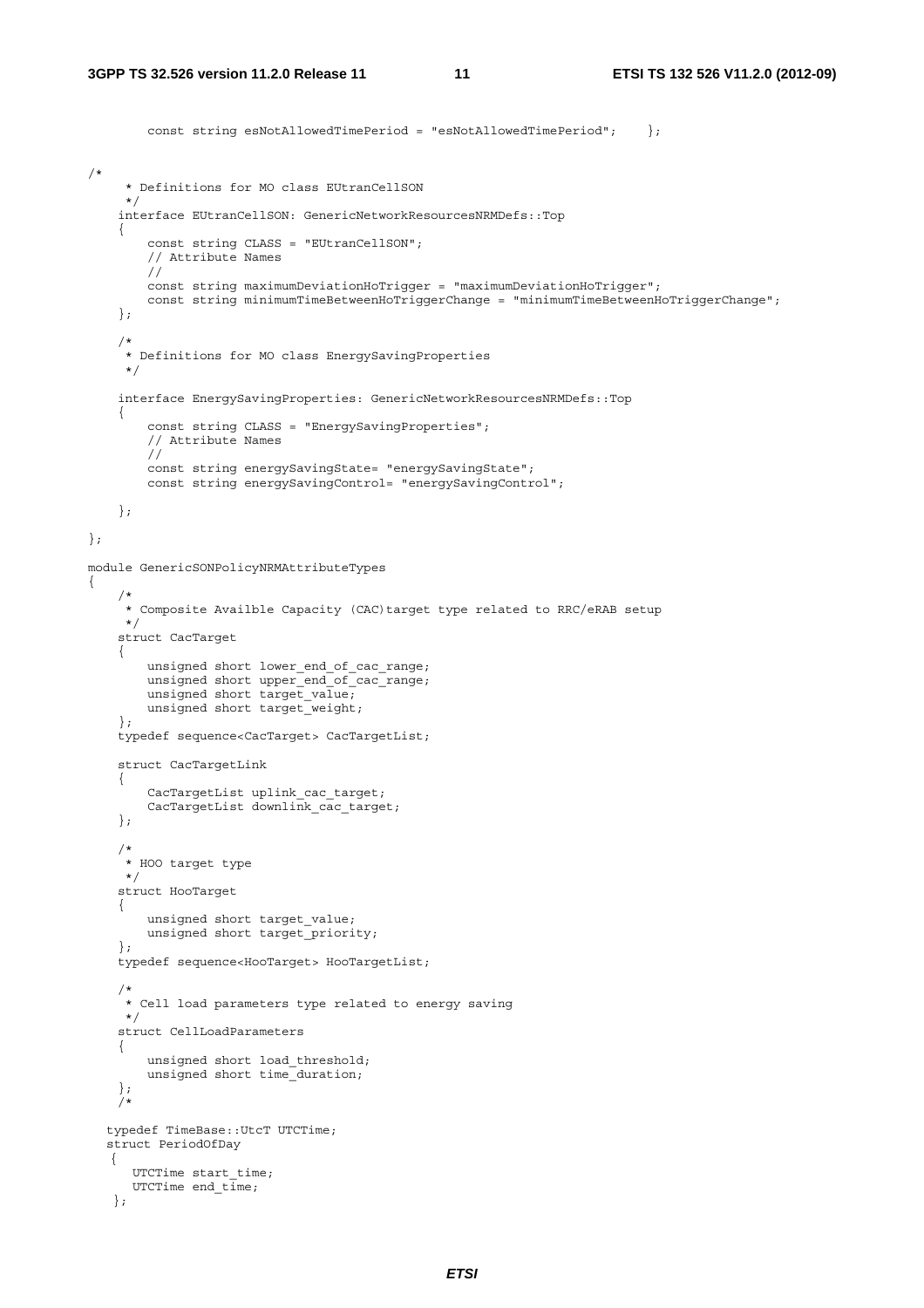enum WeekDayType

```
 { 
         MONDAY, 
        TUESDAY
         WEDNESDAY, 
         THURSDAY, 
         FRIDAY, 
        SATURDAY,
        SUNDAY
     }; 
   typedef sequence <WeekDayType> DaysOfWeek; 
  struct TimePeriodElement 
    { 
       DaysOfWeek days; 
      PeriodOfDay period of day;
    }; 
  typedef sequence<TimePeriodElement> ESNotAllowedTimePeriod; 
      * Rach Optimization target type 
      */ 
     enum ROTargetType 
    \{ RO_ACCESS_PROBABILITY, 
         RO_ACCESS_DELAY_PROBABILITY 
     }; 
     enum ROProbability 
    { 
        25percent, 
... 50percent, 
        75percent, 
        90percent 
    }; 
     typedef unsigned short (10..560) AccessDelayRange; 
     typedef unsigned short (1..200) AccessNumberAttemptRange; 
     struct accessProbabilityROTarget 
     { 
        ROProbability rOProbability; 
        AccessNumberAttemptRange attemptNumber; 
     }; 
     struct accessDelayProbabilityROTarget 
     { 
        ROProbability rOProbability; 
        AccessDelayRange accessDelay; 
     }; 
     typedef sequence <accessProbabilityROTarget,4> AccessProbabilityROTargetSet; 
     typedef sequence <accessDelayProbabilityROTarget,4> AccessDelayProbabilityROTargetSet; 
     union RachOptTarget switch (ROTargetType) 
    { 
       case RO_ACCESS_PROBABILITY: AccessProbabilityROTargetSet aPTargets; 
      case RO_ACCESS_DELAY_PROBABILITY: AccessDelayProbabilityROTargetSet aDPTargets;
    }; 
    typedef unsigned short (1..96) MaximumDeviationHoTriggerType; 
    typedef unsigned short (0..1440) MinimumTimeBetweenHoTriggerChangeType; 
    enum energySavingStateEnumType 
    { 
      isEnergySaving, 
      isNotEnergySaving 
    }; 
    enum energySavingControlEnumType 
    { 
      toBeEnergySaving, 
     toBeNotEnergySaving 
    }; 
}; 
#endif // _SONPOLICYNETWORKRESOURCESNRMDEFS_IDL_
```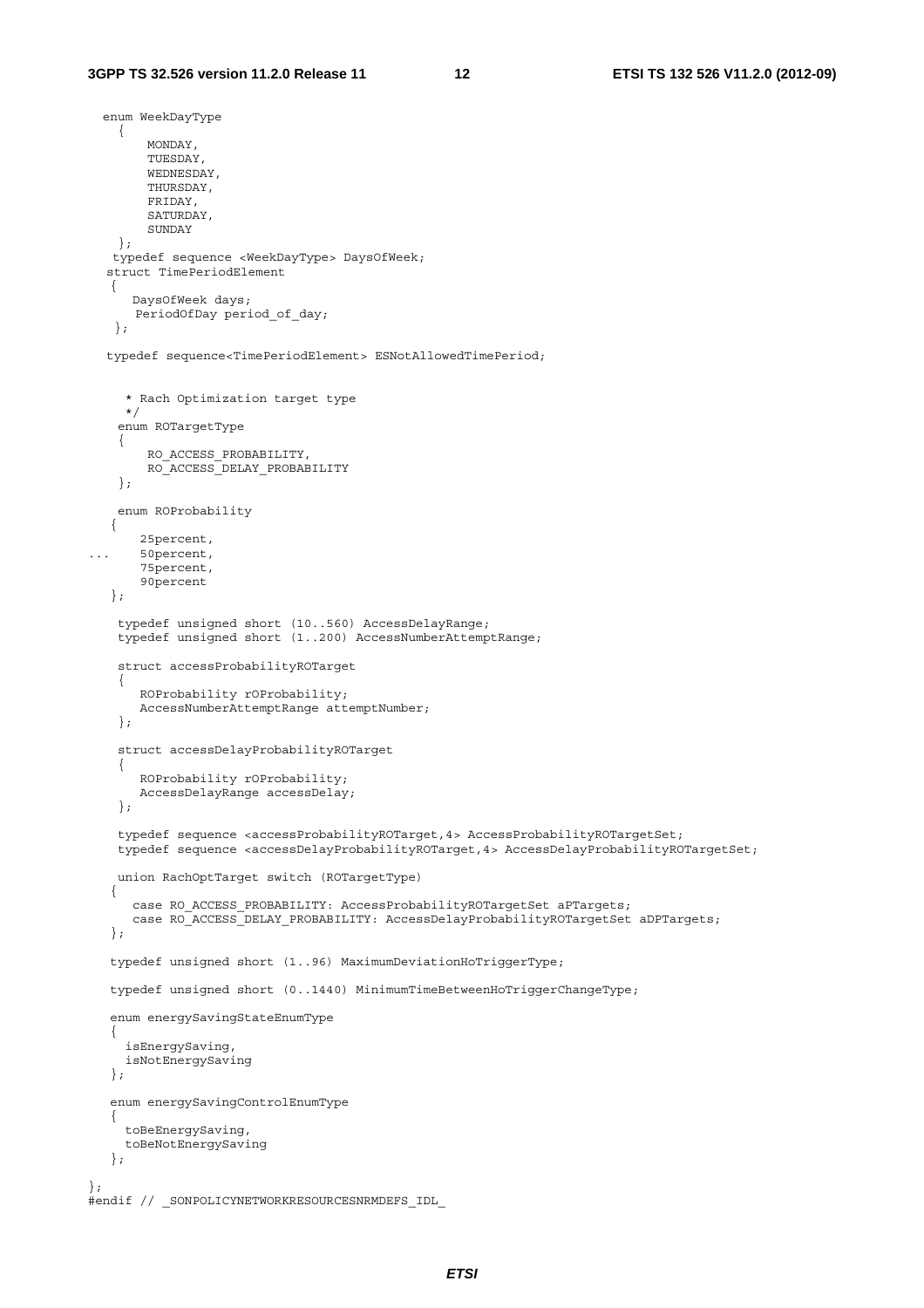*ETSI*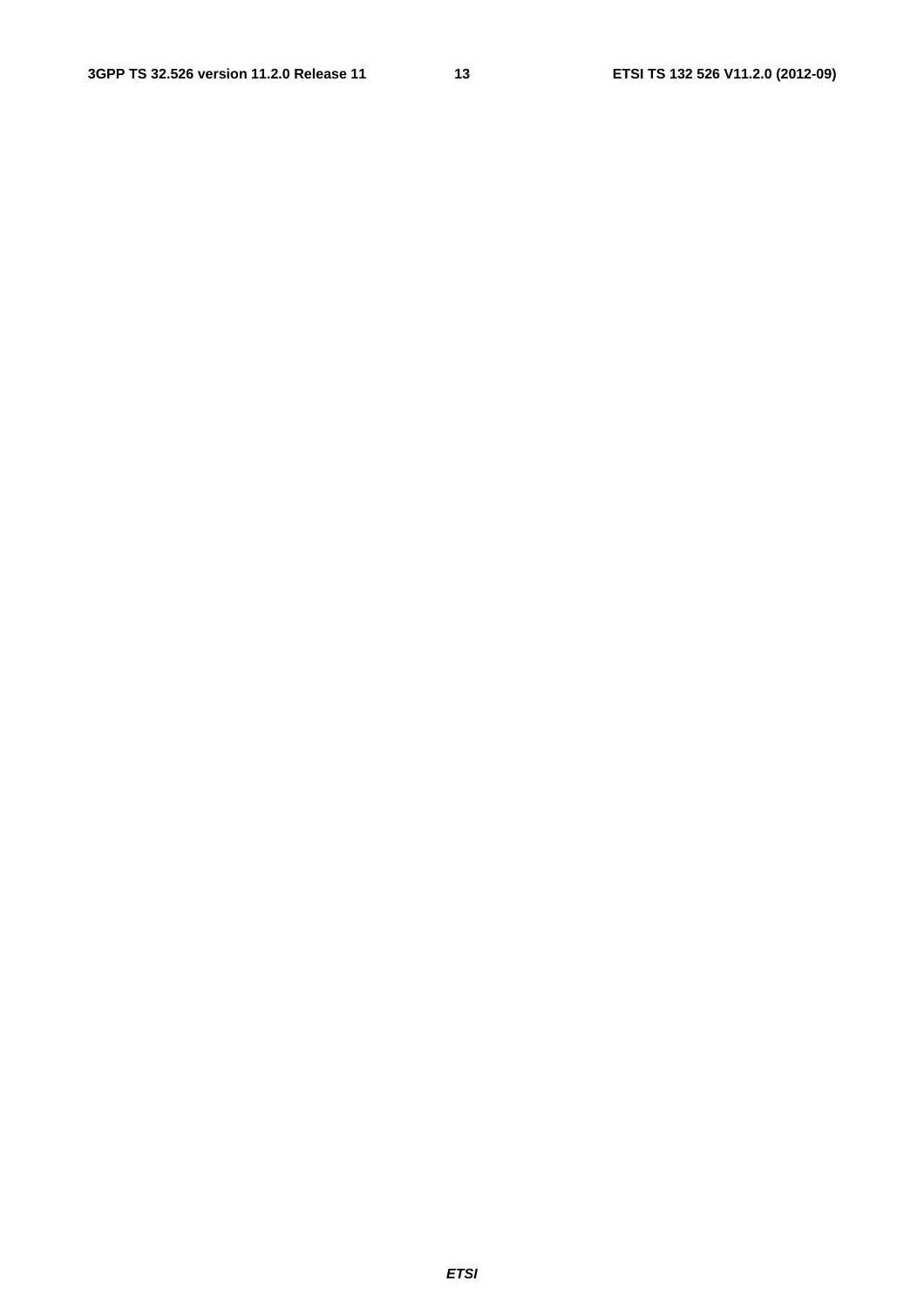### Annex B (normative): XML definitions

The annex specifies the XML definitions for the SON Policy NRM IRP as it applies to Itf-N, in accordance with SON NRM IRP IS definitions [4].

An application of these XML definitions is to build a configuration file for transfer with the Bulk CM IRP using either CORBA Solution Set or the SOAP Solution Set of 3GPP TS 32.616 [5]. For this annex, the basic part of the XML file format definition is provided by 3GPP TS 32.616 [5].

Other applications of these XML definitions are the SOAP solution sets of other IRPs that perform operations on managed objects, for example the Basic CM IRP SOAP SS of 3GPP TS 32.606 [6].

### B.1 Architectural features

The overall architectural feature of SON Policy Network Resource Model IRP is specified in 3GPP TS 32.522 [4]. This clause specifies features that are specific to the XML definitions.

The XML definitions of this document specify the schema for a configuration content.

When using the XML definitions for a configuration file transfer with the Bulk CM IRP, using either CORBA Solution Set or SOAP Solution Set of 3GPP TS 32.616 [5], the basic part of the XML file format definition is provided by 3GPP TS 32.616 [5]. The XML definitions of this document provide the schema for the configuration content to be included in such a configuration file.

When using the XML definitions with a SOAP solution set of any interface IRP that perform operations on managed objects, for example the Basic CM IRP SOAP SS of 3GPP TS 32.606 [6], the XML definitions of this document provides the schema for the configuration content operated on by the interface IRP. Such configuration content can be name of managed object and, if applicable, IOC attributes.

### B.1.1 Syntax for Distinguished Names

The syntax of a Distinguished Name is defined in 3GPP TS 32.300 [12].

# B.2 Mapping

### B.2.1 General mapping

An IOC maps to an XML element of the same name as the IOC's name in the IS. An IOC attribute maps to a subelement of the corresponding IOC's XML element, and the name of this sub-element is the same as the attribute's name in the IS.

### B.2.2 Information Object Class (IOC) mapping

The overall description of the file format of configuration data XML files is provided by 3GPP TS 32.616 [5].

Annex A of the present document defines the NRM-specific XML schema sonPolicyNrm.xsd for the SON Policy NRM IRP IS defined in 3GPP TS 32.522 [4].

XML schema sonPolicyNrm.xsd explicitly declares NRM-specific XML element types for the related NRM.

The definition of those NRM-specific XML element types complies with the generic mapping rules defined in 3GPP TS 32.616 [5].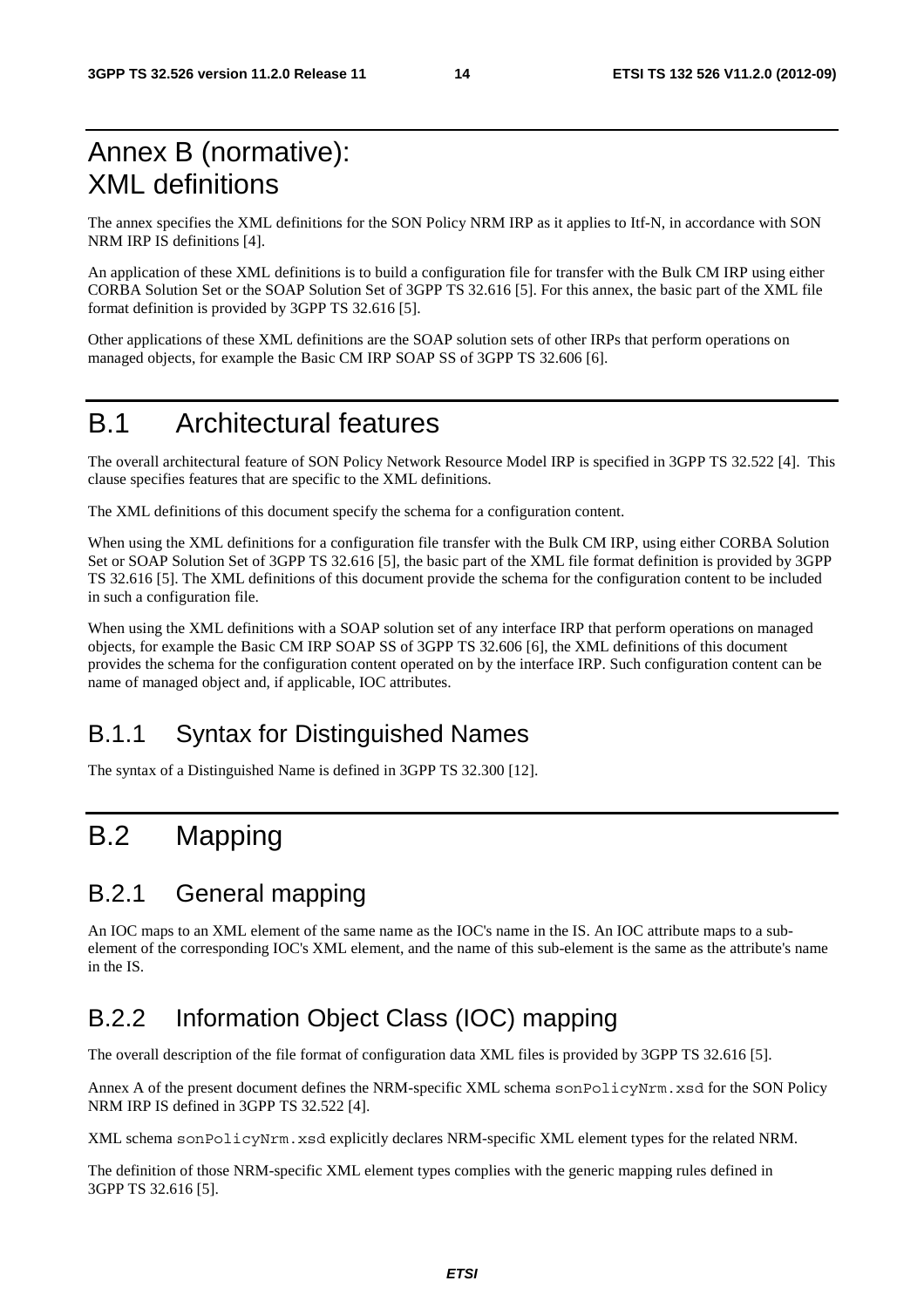### B.3 Solution Set definitions

#### B.3.1 XML definition structure

Clause B.3.2 provides XML definitions of SON Policy NRM IRP IOCs as defined in 3GPP TS 32.522 [4].

### B.3.2 XML Schema "sonPolicyNrm.xsd"

The following XML schema sonPolicyNrm.xsd is the NRM-specific schema for the SON Policy Network Resource Model IRP NRM defined in 3GPP TS 32.522 [4]:

```
<?xml version="1.0" encoding="UTF-8"?> 
< ! - 1 3GPP TS 32.526 SON Policy Network Resource Model IRP 
  XML schema definition 
   sonPolicyNrm.xsd 
--> 
<schema 
   targetNamespace="http://www.3gpp.org/ftp/specs/archive/32_series/32.526#sonPolicyNrm" 
   elementFormDefault="qualified" 
   attributeFormDefault="unqualified" 
   xmlns="http://www.w3.org/2001/XMLSchema" 
   xmlns:xn="http://www.3gpp.org/ftp/specs/archive/32_series/32.626#genericNrm" 
   xmlns:sp="http://www.3gpp.org/ftp/specs/archive/32_series/32.526#sonPolicyNrm" 
> 
   <import namespace="http://www.3gpp.org/ftp/specs/archive/32_series/32.626#genericNrm"/> 
   <!--SON Policy NRM IRP IS class associated XML elements --> 
   <!-- CAC Range: 0~10000 --> 
   <simpleType name="cacRange"> 
     <restriction base="unsignedShort"> 
         <maxInclusive value="10000"/> 
     </restriction> 
   </simpleType> 
   <!-- Rate: representing a percentage --> 
   <simpleType name="rateRange"> 
     <restriction base="unsignedShort"> 
       <maxInclusive value="100"/> 
     </restriction> 
   </simpleType> 
   <!-- RACH Optimization Probability --> 
   <simpleType name="ROProbability"> 
     <restriction base="unsignedShort"> 
       <enumeration value="25"/> 
       <enumeration value="50"/> 
       <enumeration value="75"/> 
       <enumeration value="90"/> 
     </restriction> 
   </simpleType> 
   <simpleType name="WeekDay"> 
      <restriction base="string"> 
       <enumeration value="Monday"/> 
       <enumeration value="Tuesday"/> 
       <enumeration value="Wednesday"/> 
       <enumeration value="Thursday"/> 
       <enumeration value="Friday"/> 
       <enumeration value="Saturday"/> 
       <enumeration value="Sunday"/> 
    </restriction> 
    </simpleType> 
    <complexType name="WeekDays"> 
       <sequence> 
       <element name="day" type="sp:WeekDay" maxOccurs="7"/> 
       </sequence> 
    </complexType>
```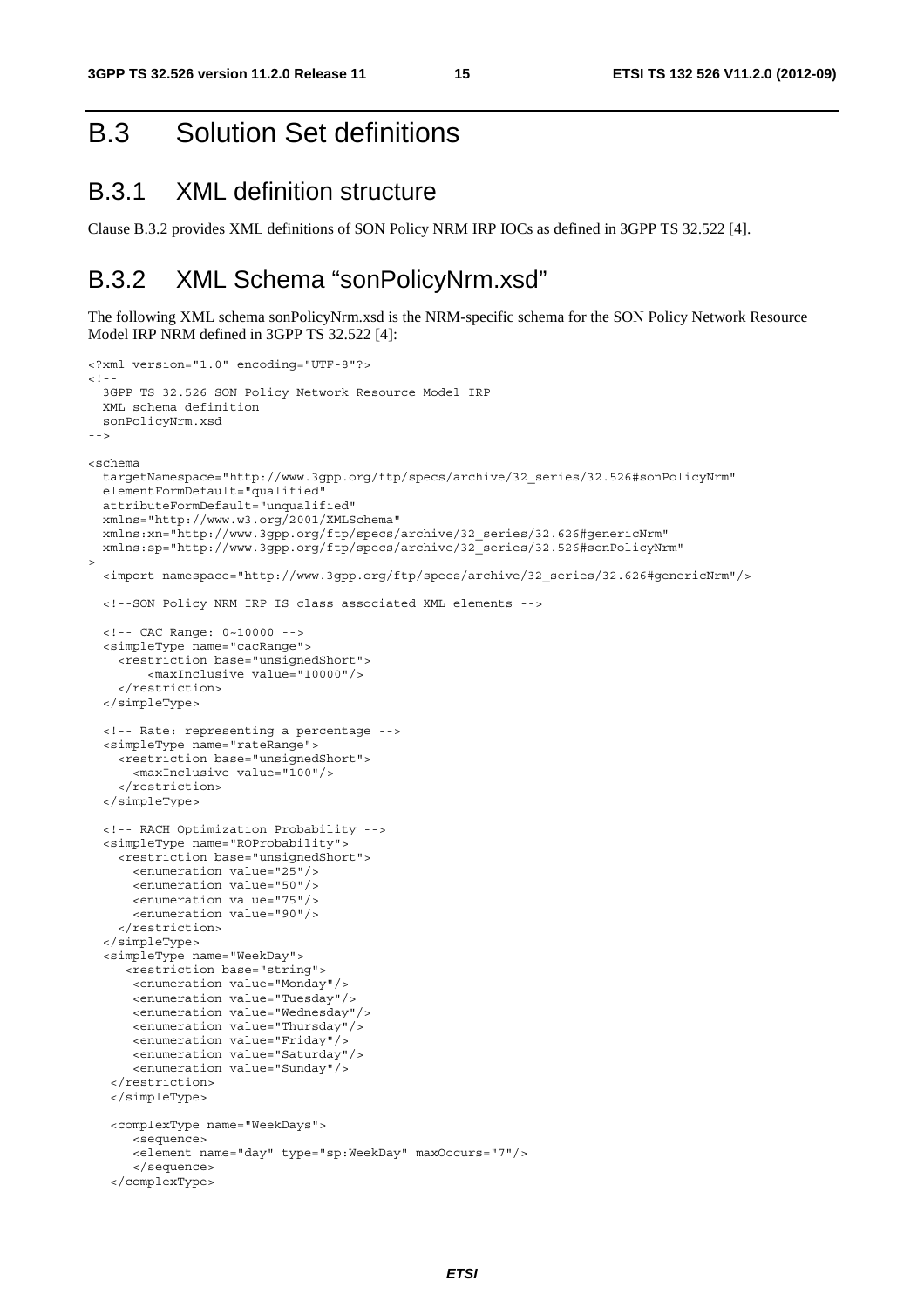```
 <!-- Weight: 1~N. Higher the number, higher the weight --> 
   <complexType name="LBOTarget"> 
     <sequence> 
       <element name="lowerEndOfCacRange" type="sp:cacRange" minOccurs="0"/> 
       <element name="upperEndOfCacRange" type="sp:cacRange" minOccurs="0"/> 
 <element name="Rate" type="sp:rateRange" minOccurs="0"/> 
 <element name="Weight" type="unsignedShort" minOccurs="0"/> 
     </sequence> 
   </complexType> 
    <complexType name="LBOLinkTarget"> 
    <sequence> 
     <element name="UplinkTarget" type="sp:LBOTarget" minOccurs="0"/> 
     <element name="DownlinkTarget" type="sp:LBOTarget" minOccurs="0"/> 
    </sequence> 
    </complexType> 
   <complexType name="HooTarget"> 
     <sequence> 
       <element name="Rate" type="sp:rateRange" minOccurs="0"/> 
       <element name="Weight" type="unsignedShort" minOccurs="0"/> 
     </sequence> 
   </complexType> 
   <complexType name="CellLoadParameters"> 
     <sequence> 
       <element name="LoadThreshold" type="sp:rateRange" minOccurs="0"/> 
       <element name="TimeDuration" type="unsignedShort" minOccurs="0"/> 
    \epsilon/sequences
   </complexType> 
<!-- Time shall be specified in UTC format --> 
   <complexType name="DailyPeriod"> 
       <sequence> 
        <element name="StartTime" type="time"/> 
        <element name="EndTime" type="time"/> 
       </sequence> 
    </complexType> 
  <complexType name="TimePeriod"> 
    <sequence> 
       <element name="Day" type="sp:WeekDays"/> 
       <element name="PeriodOfDay" type="sp:DailyPeriod"/> 
    </sequence> 
    </complexType> 
<!—Time period type in which energy saving is not allowed--> 
 <complexType name="ESNotAllowedTimePeriod"> 
    <sequence> 
        <element name="TimePeriodList" type="sp:TimePeriod"/> 
     </sequence> 
   </complexType> 
   <simpleType name="AccessDelayRange"> 
     <restriction base="unsignedShort"> 
       <minInclusive value="10"/> 
       <maxInclusive value="560"/> 
     </restriction> 
   </simpleType> 
   <complexType name="AccessDelayProbabilityROTarget"> 
     <sequence> 
       <element name="Probability" type="sp:ROProbability"/> 
       <element name="AccessDelay" type="sp:AccessDelayRange"/> 
     </sequence> 
   </complexType> 
   <complexType name="AccessDelayProbabilityTargetSet"> 
     <sequence> 
      <element name="AccessDelayProbabilityTarget" type="sp:AccessDelayProbabilityROTarget" 
maxOccurs="4"/> 
     </sequence> 
   </complexType>
```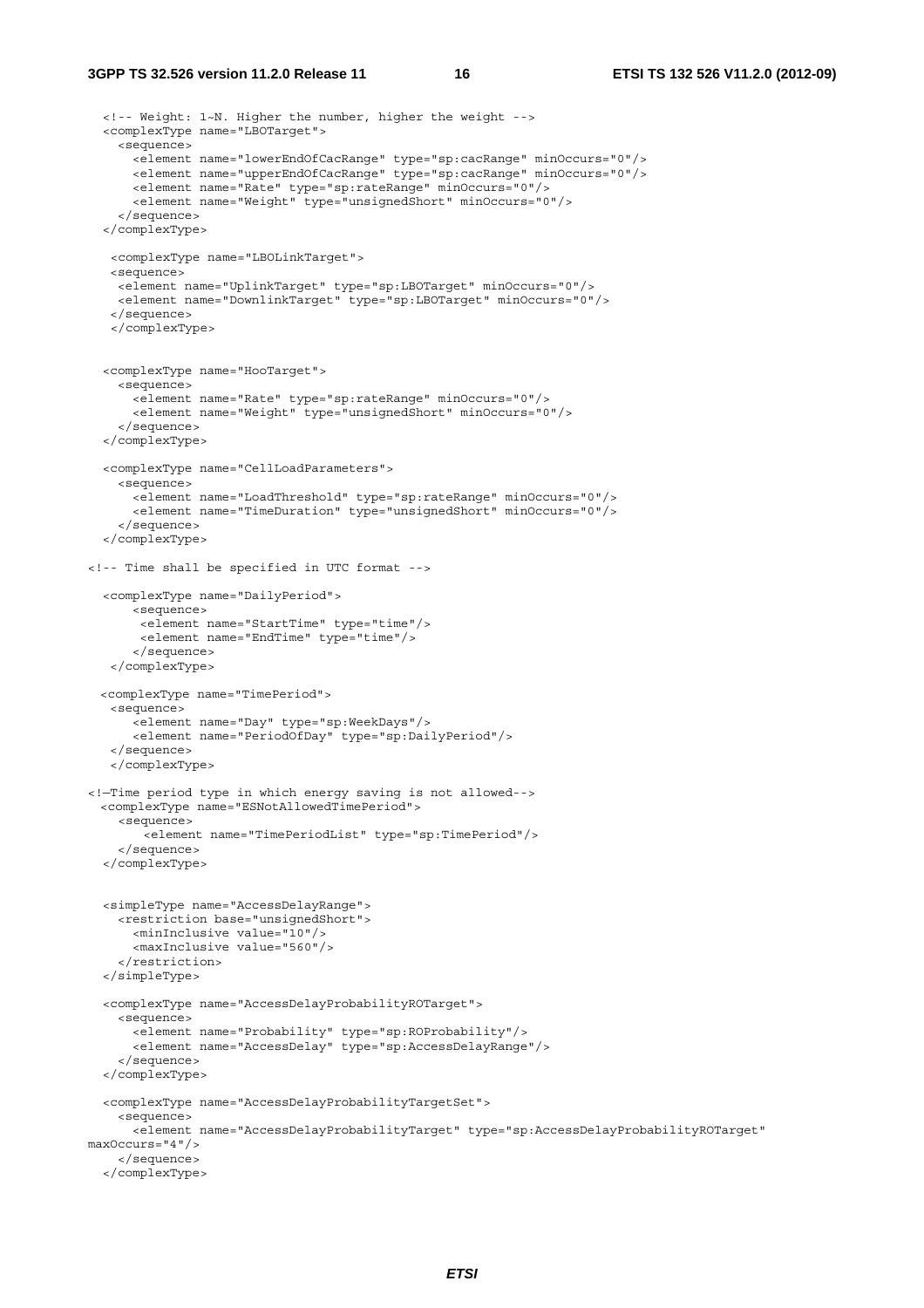```
 <simpleType name="AccessNumberAttemptRange"> 
     <restriction base="unsignedShort"> 
       <minInclusive value="1"/> 
       <maxInclusive value="200"/> 
     </restriction> 
   </simpleType> 
   <complexType name="AccessProbabilityROTarget"> 
     <sequence> 
       <element name="Probability" type="sp:ROProbability"/> 
       <element name="AccessNumber" type="sp:AccessNumberAttemptRange"/> 
     </sequence> 
   </complexType> 
   <complexType name="AccessProbabilityTargetSet"> 
     <sequence> 
       <element name="AccessProbabilityTarget" type="sp:AccessProbabilityROTarget" maxOccurs="4"/> 
     </sequence> 
   </complexType> 
   <complexType name="rachOptTarget"> 
     <choice maxOccurs="4"> 
       <element name="rachOptAccessProbability" type="sp:AccessProbabilityTargetSet"/> 
       <element name="rachOptAccessDelayProbability" type="sp:AccessDelayProbabilityTargetSet"/> 
     </choice> 
   </complexType> 
     <simpleType name="MaximumDeviationHoTriggerType"> 
        <restriction base="unsignedShort"> 
          <minInclusive value="1"/> 
          <maxInclusive value="96"/> 
        </restriction> 
     </simpleType> 
     <simpleType name="MinimumTimeBetweenHoTriggerChangeType"> 
        <restriction base="unsignedShort"> 
          <maxInclusive value="1440"/> 
        </restriction> 
     </simpleType> 
   <simpleType name="energySavingStateEnumType"> 
     <restriction base="string"> 
       <enumeration value="isEnergySaving"/> 
       <enumeration value="isNotEnergySaving"/> 
     </restriction> 
   </simpleType> 
   <simpleType name="energySavingControlEnumType"> 
     <restriction base="string"> 
       <enumeration value="toBeEnergySaving"/> 
       <enumeration value="toBeNotEnergySaving"/> 
     </restriction> 
   </simpleType> 
   <element name="SONTarget"> 
     <complexType> 
       <complexContent> 
         <extension base="xn:NrmClass"> 
           <sequence> 
              <element name="attributes" minOccurs="0"> 
                <complexType> 
                  <all> 
                    <element name="hoFailureRate" type="sp:HooTarget" minOccurs="0"/> 
                    <element name="rrcConnectionEstablishmentFailureRate" type="sp:LBOLinkTarget" 
minOccurs="0"/> 
                    <element name="rrcConnectionAbnormalReleaseRate" type="sp:LBOLinkTarget" 
minOccurs="0"/> 
                    <element name="eRabSetupFailureRate" type="sp:LBOLinkTarget" minOccurs="0"/> 
                    <element name="eRabAbnormalReleaseRate" type="sp:LBOLinkTarget" minOccurs="0"/> 
                    <element name="rachOpt" type="sp:rachOptTarget" minOccurs="0"/> 
                  </all> 
                </complexType> 
              </element> 
           </sequence> 
         </extension> 
       </complexContent> 
     </complexType>
```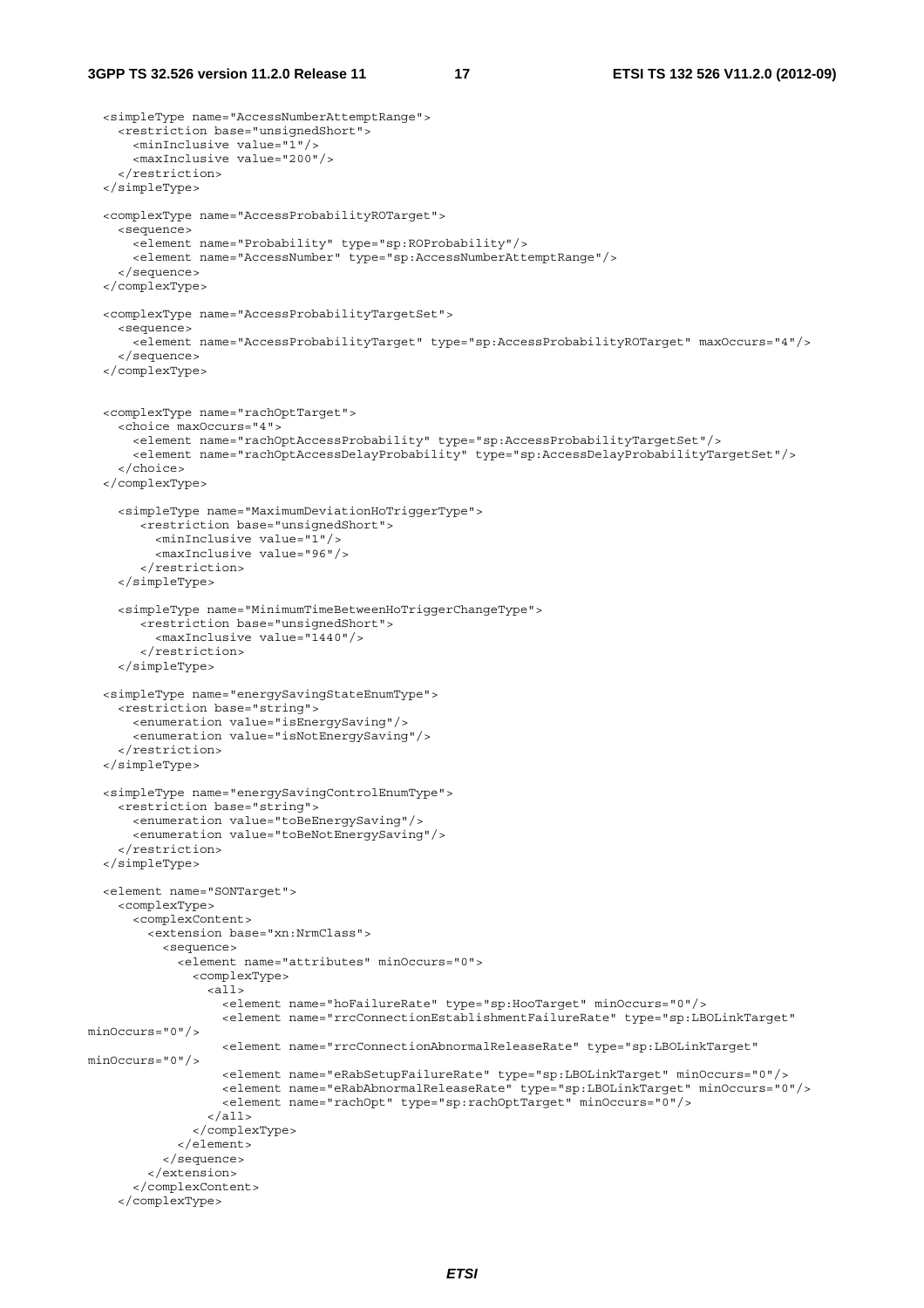</element>

```
 <element name="SONControl"> 
     <complexType> 
       <complexContent> 
         <extension base="xn:NrmClass"> 
            <sequence> 
              <element name="attributes" minOccurs="0"> 
                <complexType> 
                  <all> 
                    <!--Switch:ON/OFF--> 
 <element name="hooSwitch" type="boolean" minOccurs="0"/> 
 <element name="lboSwitch" type="boolean" minOccurs="0"/> 
                     <element name="cocSwitch" type="boolean" minOccurs="0"/> 
                     <element name="esSwitch" type="boolean" minOccurs="0"/> 
                     <element name="roSwitch" type="boolean" minOccurs="0"/> 
                 \langleall\rangle </complexType> 
              </element> 
            </sequence> 
          </extension> 
       </complexContent> 
     </complexType> 
   </element> 
   <element name="ESPolicies"> 
     <complexType> 
       <complexContent> 
          <extension base="xn:NrmClass"> 
            <sequence> 
              <element name="attributes" minOccurs="0"> 
                <complexType> 
                 \overline{all} <element name="esActivationOriginalCellLoadParameters" 
type="sp:CellLoadParameters" minOccurs="0"/> 
                    <element name="esActivationCandidateCellsLoadParameters" 
type="sp:CellLoadParameters" minOccurs="0"/> 
                    <element name="esDeactivationCandidateCellsLoadParameters" 
type="sp:CellLoadParameters" minOccurs="0"/> 
                <element name="esNotAllowedTimePeriod" type="sp:ESNotAllowedTimePeriod"/> 
                 \langleall\rangle </complexType> 
              </element> 
            </sequence> 
          </extension> 
       </complexContent> 
     </complexType> 
   </element> 
   <element name="EUtranCellSON"> 
     <complexType> 
       <complexContent> 
          <extension base="xn:NrmClass"> 
            <sequence> 
              <element name="attributes"> 
                <complexType> 
                 <sub>all></sub></sub>
                    <element name="maximumDeviationHoTrigger" 
                                     type="sp:MaximumDeviationHoTriggerType" minOccurs="0"/> 
                     <element name="minimumTimeBetweenHoTriggerChange" 
                                    type="sp:MinimumTimeBetweenHoTriggerChangeType" minOccurs="0"/> 
                  </all> 
                </complexType> 
              </element> 
            </sequence> 
          </extension> 
       </complexContent> 
     </complexType> 
   </element> 
   <element name="EnergySavingProperties"> 
     <complexType> 
       <complexContent> 
          <extension base="xn:NrmClass"> 
            <sequence> 
              <element name="attributes" minOccurs="0"> 
                <complexType> 
                 \overline{c}all\overline{c}
```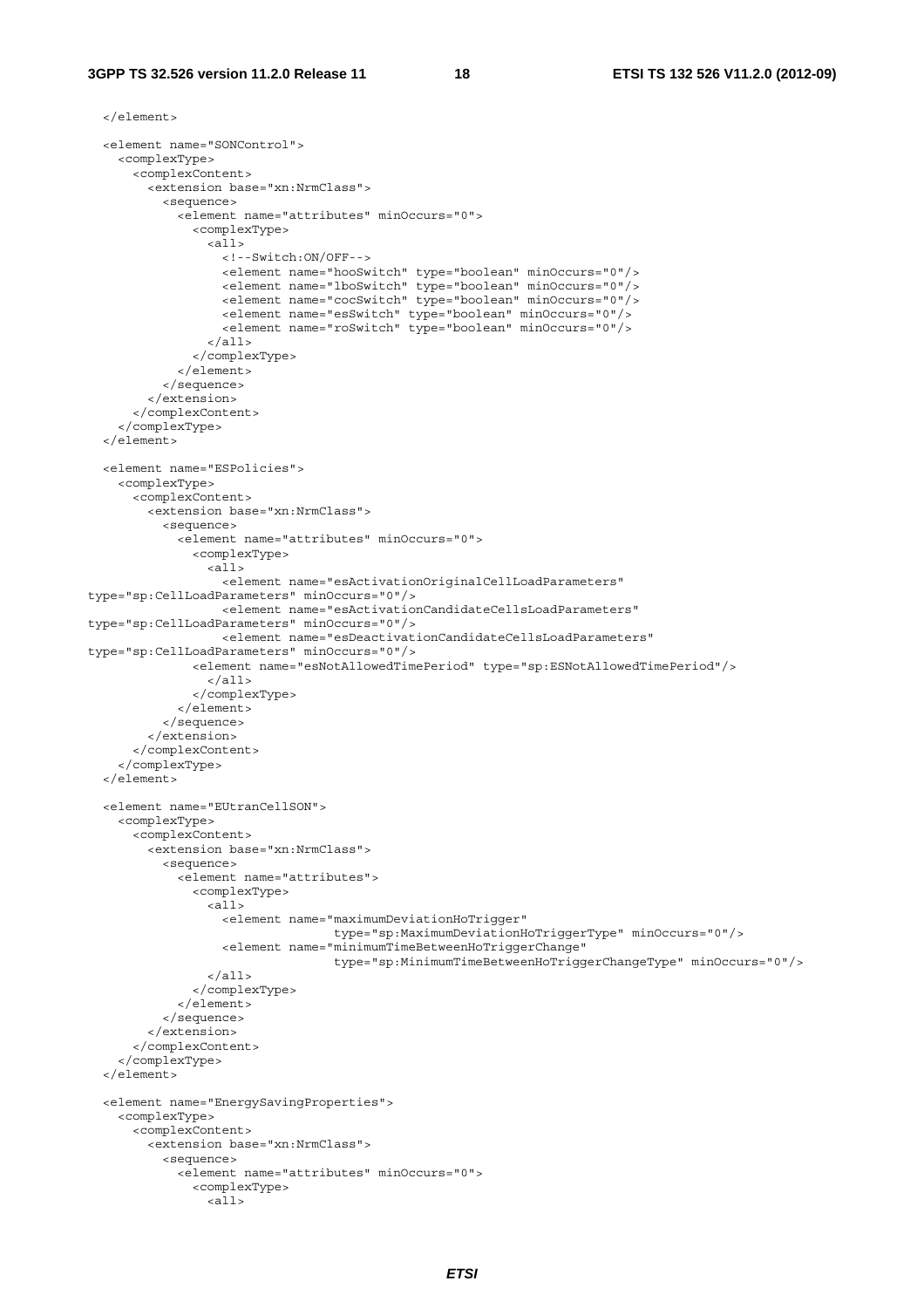```
 <element name="energySavingState" type="sp:energySavingStateEnumType"/> 
 <element name="energySavingControl" type="sp:energySavingControlEnumType" 
                          minOccurs="0"/>
              </all> 
            </complexType>
```

```
 </element> 
          </sequence> 
       </extension> 
     </complexContent> 
   </complexType> 
 </element>
```
</schema>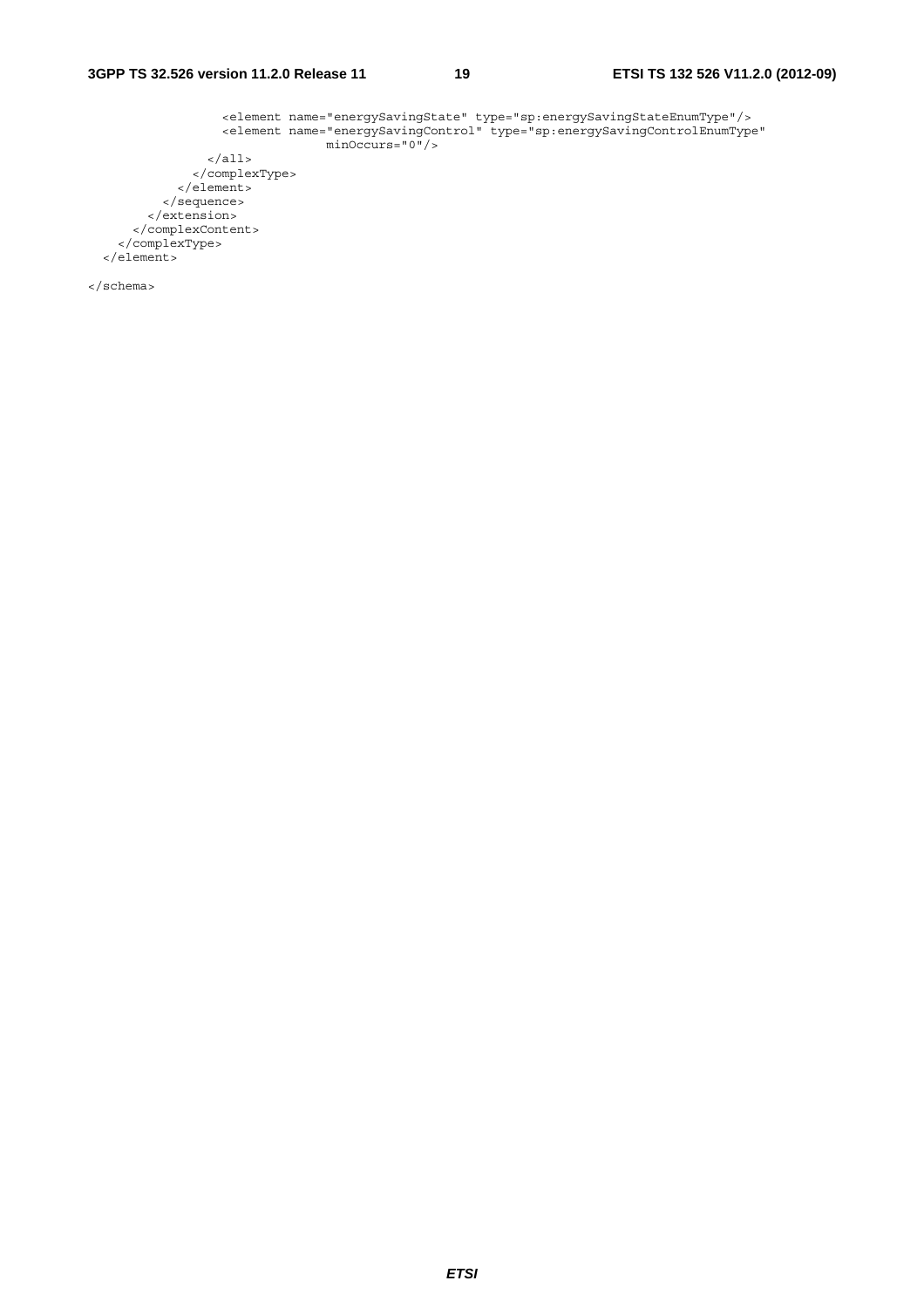## Annex C (informative): Change history

| <b>Change history</b> |       |                     |           |                |                                                                                       |   |           |               |
|-----------------------|-------|---------------------|-----------|----------------|---------------------------------------------------------------------------------------|---|-----------|---------------|
| <b>Date</b>           |       | TSG # TSG Doc.      | <b>CR</b> |                | <b>Rev Subject/Comment</b>                                                            |   | Cat   Old | <b>New</b>    |
| 2010-12               |       | SP-50 SP-100767     |           |                | Submitted to SA#50 for Information and Approval                                       |   | 0.0.1     | 1.0.0         |
| 2011-01               |       |                     | --        |                | Publication of SA approved version                                                    |   | 1.0.0     | 10.0.0        |
| 2011-03               | SP-51 |                     |           |                | Correcting the support qualifiers of SONControl attributes - Align with               |   |           | 10.0.0 10.1.0 |
|                       |       | SP-110095 1001      |           |                | 32.522 SON NRM IRP Information Service                                                | F |           |               |
| 2011-03               | SP-51 |                     |           |                | Network Resource Model (NRM) for Energy Saving Management (ESM)                       |   |           | 10.0.0 10.1.0 |
|                       |       |                     |           |                | Policies and Switch - Align with 32.522 SON NRM IRP Information                       |   |           |               |
|                       |       | SP-110100 1002      |           |                | Service                                                                               | F |           |               |
| 2011-03               |       | SP-51 SP-110098 003 |           | $\overline{2}$ | Introducing RACH optimization management - Align with updated 32.522                  | B |           | 10.0.0 10.1.0 |
| 2011-03               | SP-51 |                     |           |                | Add a new attribute into SONControl object class to switch on/off Cell                |   |           | 10.0.0 10.1.0 |
|                       |       | SP-110097           | 005       |                | <b>Outage Compensation</b>                                                            | в |           |               |
| 2011-06               |       | SP-52 SP-110284 007 |           |                | Finalization of Rel-10 SON functionalities to align with IS                           | В |           | 10.1.0 10.2.0 |
| 2011-06               |       | SP-52 SP-110284 008 |           |                | Corrections on solution sets definitions                                              | F |           | 10.1.0 10.2.0 |
| 2011-06               |       | SP-52 SP-110284 009 |           | $\overline{2}$ | Add parameters to control Mobility Robustness Optimization                            | В |           | 10.1.0 10.2.0 |
| 2011-12               |       | SP-54 SP-110721     | 011       |                | Correction MRO management of HO Trigger                                               | А |           | 10.2.0 11.0.0 |
| 2012-06               |       | SP-56 SP-120371     | 016       | $\overline{3}$ | Add time period configuration to allow inter-RAT energy saving - Align<br>with 32.522 | B |           | 11.0.0 11.1.0 |
| 2012-09               | SP-57 | SP-120645           | 019       |                | Remove Inter-RAT ES restriction for esAllowedTimePeriod (align with<br>32.522         | C |           | 11.1.0 11.2.0 |
| 2012-09               |       | SP-57 SP-120573 023 |           |                | Add support for Inter-RAT Energy Saving Management                                    | B |           | 11.1.0 11.2.0 |